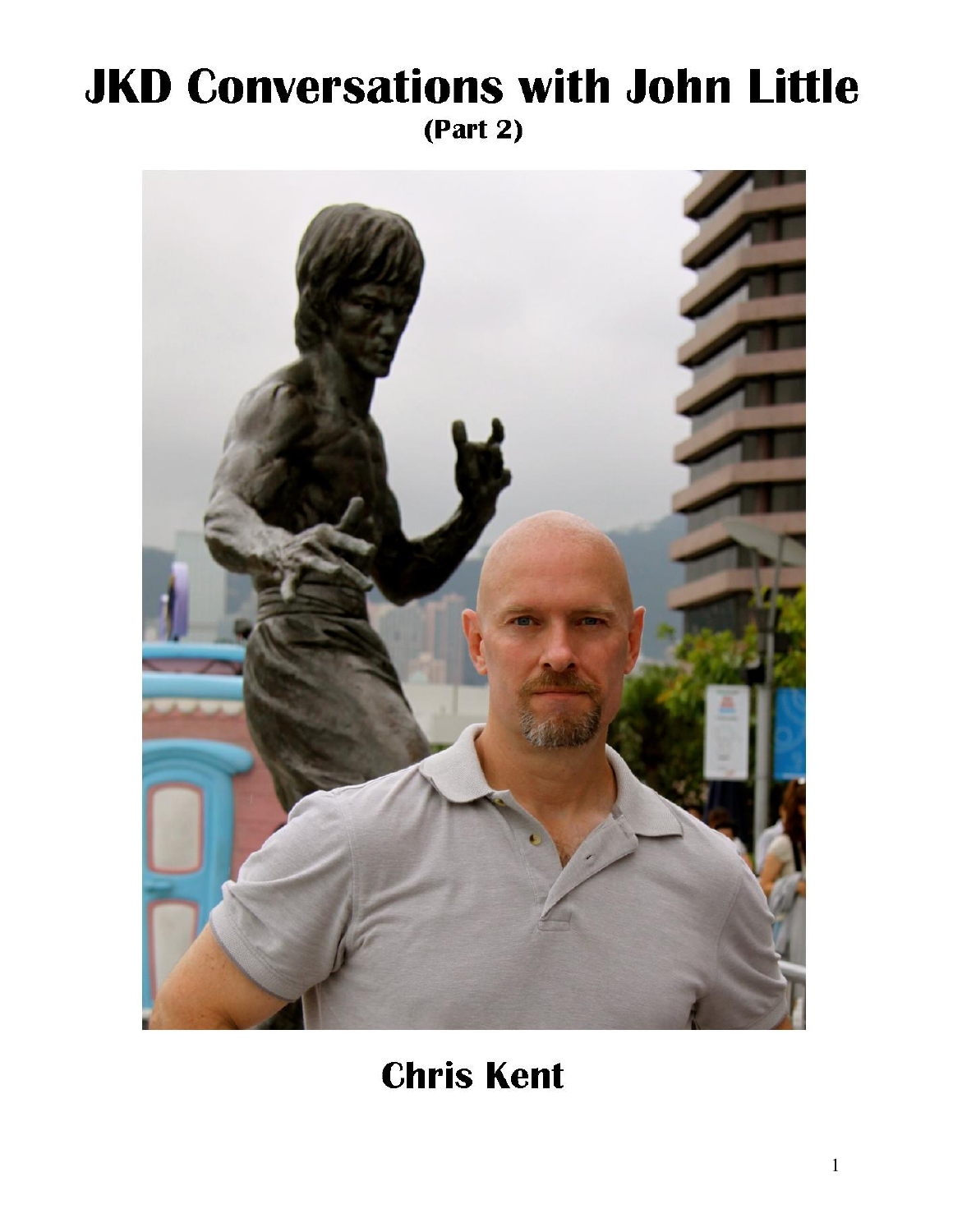# JKD Conversations with John Little (Part 2)

**Copyright © 2014 Chris Kent. All rights reserved.** 

**www.personalliberation.com**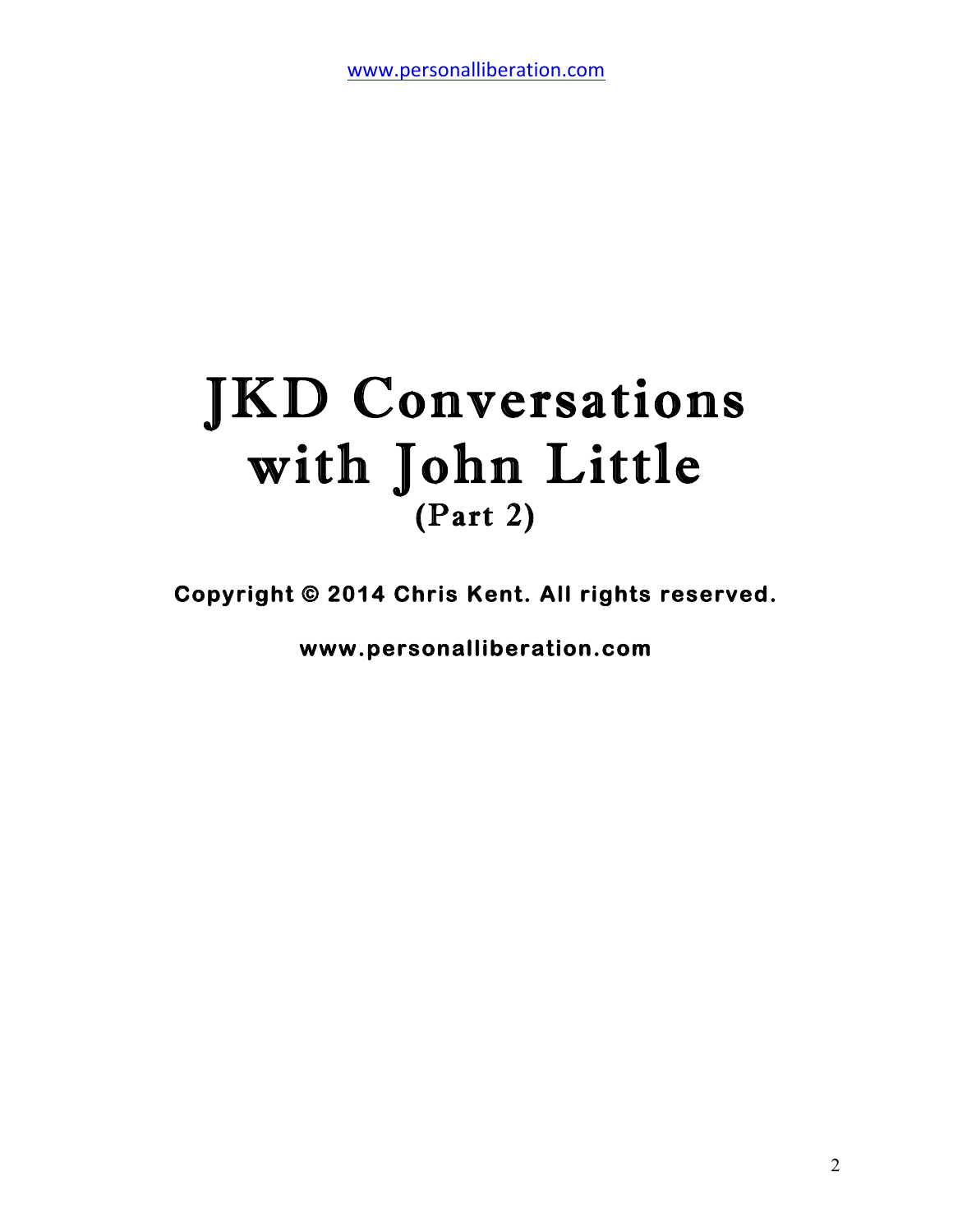#### **Introduction**



I have had the privilege of knowing John Little since 1996, and consider him a good friend. I have had the privilege of knowing John Little since 1996, and consider him a good friend. Personally, I consider him one of the most knowledgeable people on the planet with regard to both Bruce Lee's art and philosophy of Jeet Kune Do, and a trail-blazer in the world of strength training and fitness. When I approached him about putting material together from our telephone conversations and creating a pdf article for people to read, his response was an enthusiastic, "Yes, by all means!"

The following transcripts are excerpts from two telephone interviews I conducted with John between 2009 and 2011. During our marathon conversations (which were usually 2-3 hours in length) we covered numerous topics including the state of the fitness industry today, fitness and exercise, Bruce Lee and the art and philosophy of Jeet Kune Do, and yes, even the world of JKD politics. As you will see, in much of the interviews, instead of using periods to mark such things as the end of sentences, I have chosen to simply put dashes, because our conversations flowed in a very natural and fluid manner, sometimes darting off in a different direction and then returning to a particular subject.

I have one request from you, the reader, and that is that you read the material here within without any pre-conceptions and with an open mind. As Bruce Lee himself said, "Do not start from a conclusion." You may find yourself agreeing with some things and disagreeing with others, and that is perfectly fine. My goal is to simply share material with you that may enhance your personal growth, be it as a martial artist, and/or as a human being.

With that said, I invite you to "Read On!"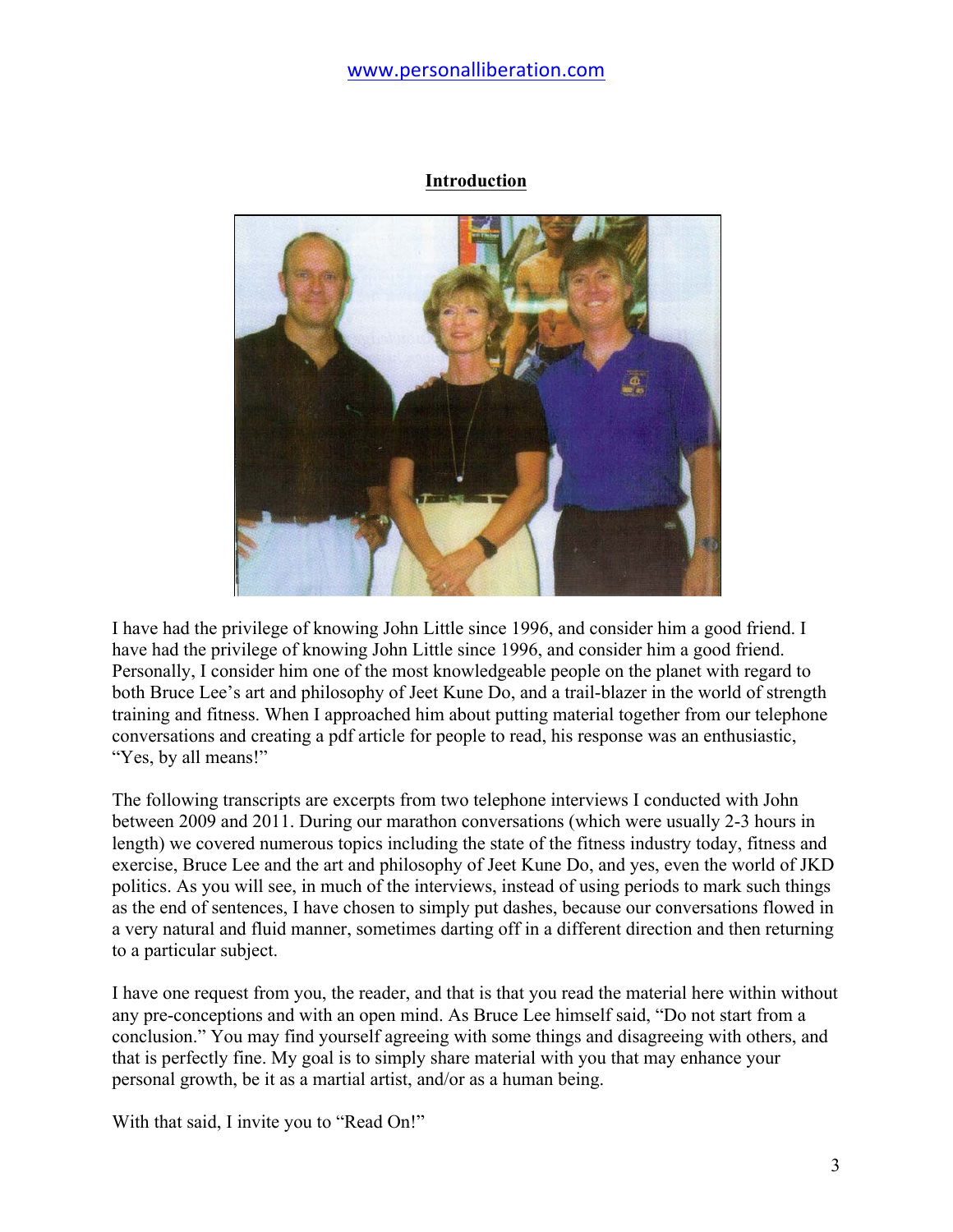## **PART 2**

**C:** You have written for various bodybuilding magazines for years. It seems as if every time you see a men's fitness magazine these days they are featuring some UFC champion on their cover and a breakdown of their training regimen inside -- Isn't this like the bodybuilding magazines which feature a recent champion on the cover and a breakdown their training regimen inside?

**J:** Yeah, absolutely it's the same thing -- And if you really follow the trend you will have that prior to this, with the UFC fighters, it was WWE wrestlers -- Before, it was the bodybuilders, and their market was always small -- I mean, bodybuilding is never something that has been openly embraced by the public, because their look and their appearance was off-setting to most people for the very reason that they were freakish, that it was not the norm, and never ever represented what a normal, well-developed human looked like -- And that's mainly because of the chemicals that came into it -- When the drugs came in from the 1960's on, the interest, usually among sixteen to eighteen year-old males grew, because every kid wanted the "gorilla suit," and "these guys obviously must know how to do it, because, look at them" -- And again, drugs were never mentioned, the steroids specifically -- And now UFC has become the big sport, so now they go to these guys.

**C:** In the same way that there is a big difference between a professional body-builder and the average person who goes to the gym and trains, I think there is a big difference between a professional MMA fighter who is training for an upcoming fight and the average martial artist who is training for recreational or self defense purposes...

**J:** You think?...

**C:** But I think that many average or recreational martial artists read these articles and then attempt to follow the same training protocols or regimens that are being used by these world champions. How much relevance do these sort of routines have for the average martial artist who is training?

**J:** They have none. I mean, when you're talking about the average person, you're talking about people in the middle of the "Bell curve", and that's eighty-five percent of us. There are "outliers" on any genetically expressed trait, a couple of standard deviations to the right and a couple of standard deviations to the left. And those to the left couldn't do one of those workouts. I mean, it would kill an adult gorilla. And the ones to the right might be able to tolerate one, two, three, four, or five, and then that would be it. I mean, that example is more like people who buy the 'Bowflex' or the 'Nordic Track' and they go at it three times a week for twenty minutes, and they can't even stay with that. So if you want to drive students away from martial arts, you give them that kind of a training program. Because their body will eventually send a signal to their consciousness that they don't want to go back. And they may not precisely why, but it will be overtraining. It's just gross overtraining and it's pointless.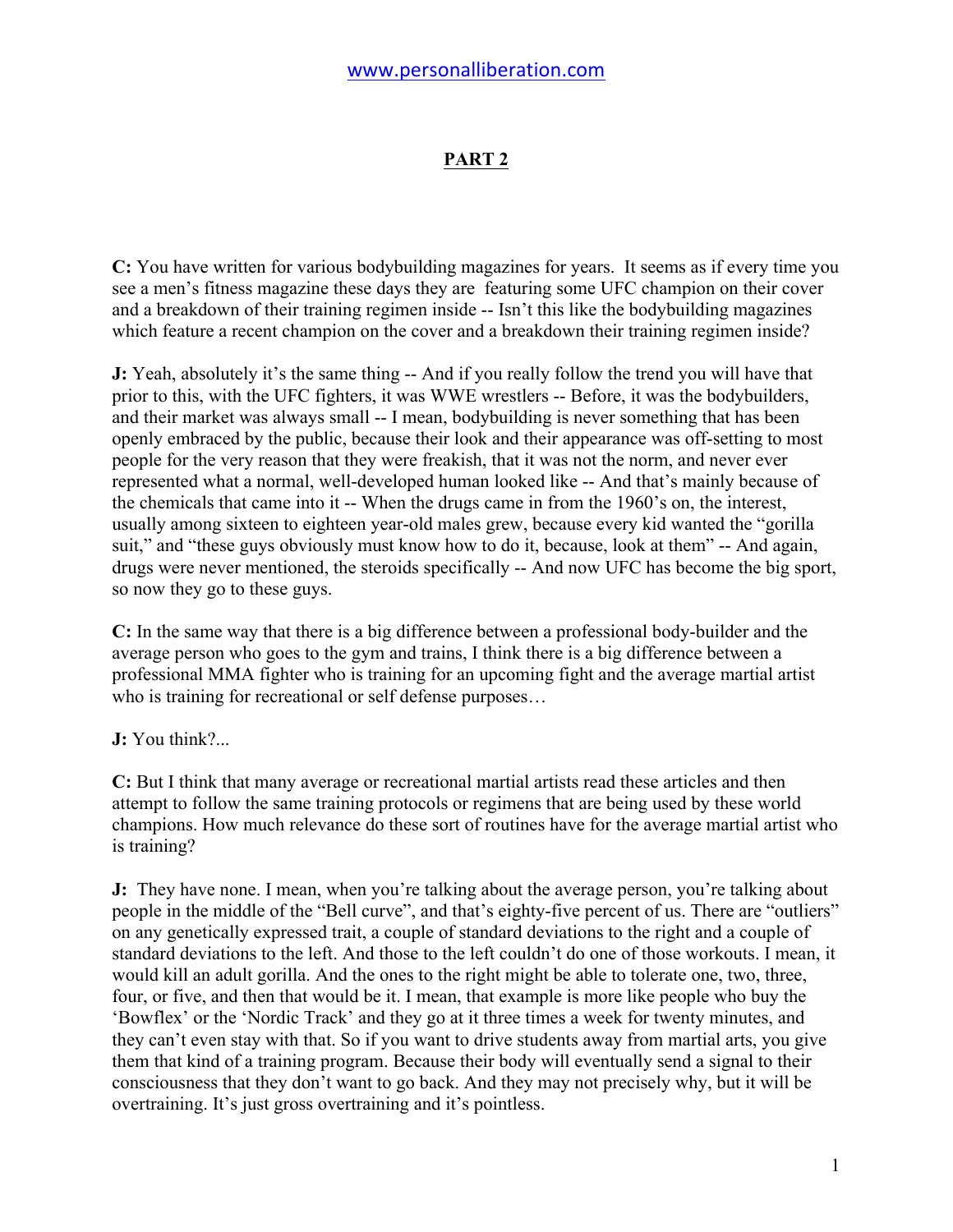**C:** Let's discuss the state of the fitness industry today. There seems to be a continual stream of new fads in relation to fitness training that appear on the market. On television you see a constant barrage of infomercials demonstrating some new piece of equipment supposedly guaranteed to produce amazing results, an exotic new dance form promising to help you shed pounds, or some militaristic fitness "boot-camp" to whip you into shape. Nowadays we see a lot of people engaged in activities such as pulling weighted sleds, lifting tractor tires, hitting things with sledgehammers, throwing weighted medicine balls, twirling Indian clubs, etc. What is your opinion on all of this?

**J:** Well, it depends upon which one you're speaking of. My opinion on all of them, to sum it up in one word is, "needless." Another one would be "inefficient," and "unnecessarily nostalgic." I mean, Indian clubs or kettle-bells are "ancient." And hitting tires…

**C:** Aren't many of these so-called new methods simply old training methods that have been "reinvented" so to speak? In the olden days, when boxers were training for a fight, many times their coaches would have them doing such things as chopping down trees or splitting logs with an axe…

**J:** Yeah. Before that, in the time of John L. Sullivan, they would go for a brisk walk. How's that for fitness? But it's like re-introducing that. It's like saying, "Well, you know John L. Sullivan, we're still talking about him today. He was a bare-knuckle fighter, kind of a prototype for a UFC type guy who is no-holds barred, or at least bare-knuckle, no gloves and very few rules. And you know, he'd drink a lot of whiskey and go for a walk. That's the new program. It's the "John L. Sullivan Program"… the "Boston Strongboy." And he was able to lift a streetcar off its tracks, so the legend has it. So it's old stuff because basically they've run out of room. I think the romantic spirit of it is that they're going to look to the past, and see, you know, sort of in that whole false premise of cross-training, and they're going to look at what the best of the past did and incorporate it into the future, or into the present, with other stuff that we've got in the present, and then we've got this "super" training approach that takes the best of everything. And it's just the ignorance of the past trying to mix in with the ignorance of the future, and that doesn't give you anything positive. They didn't know any better in the past, that's why they did it that way. I mean it was a slow, steady evolution, and not much of an evolution.

**C:** In the same way that many martial art students walk into the school and expect the teacher to "hand them the truth", do you think that, when it comes to fitness training, many people go into a gym and expect a trainer or the owner of the gym to be a knowledgeable fitness professional who will "give them the truth" about fitness and exercise? It seems that many of the people working at these places are merely reciting the party line so to speak, what they have been told to say…

**J:** Well, yes. I mean, if people go in you've got two issues to deal with. You've got the psyche [mind] and the soma [body]. And psychologically they know that they are unhappy with where they are. And they look at someone else with better attributes and say, "I would be happier if I was that." But they don't realize that person is two deviations to the right or the left of the Bell Curve. They don't have the genes to ever be like that, which is why they're not.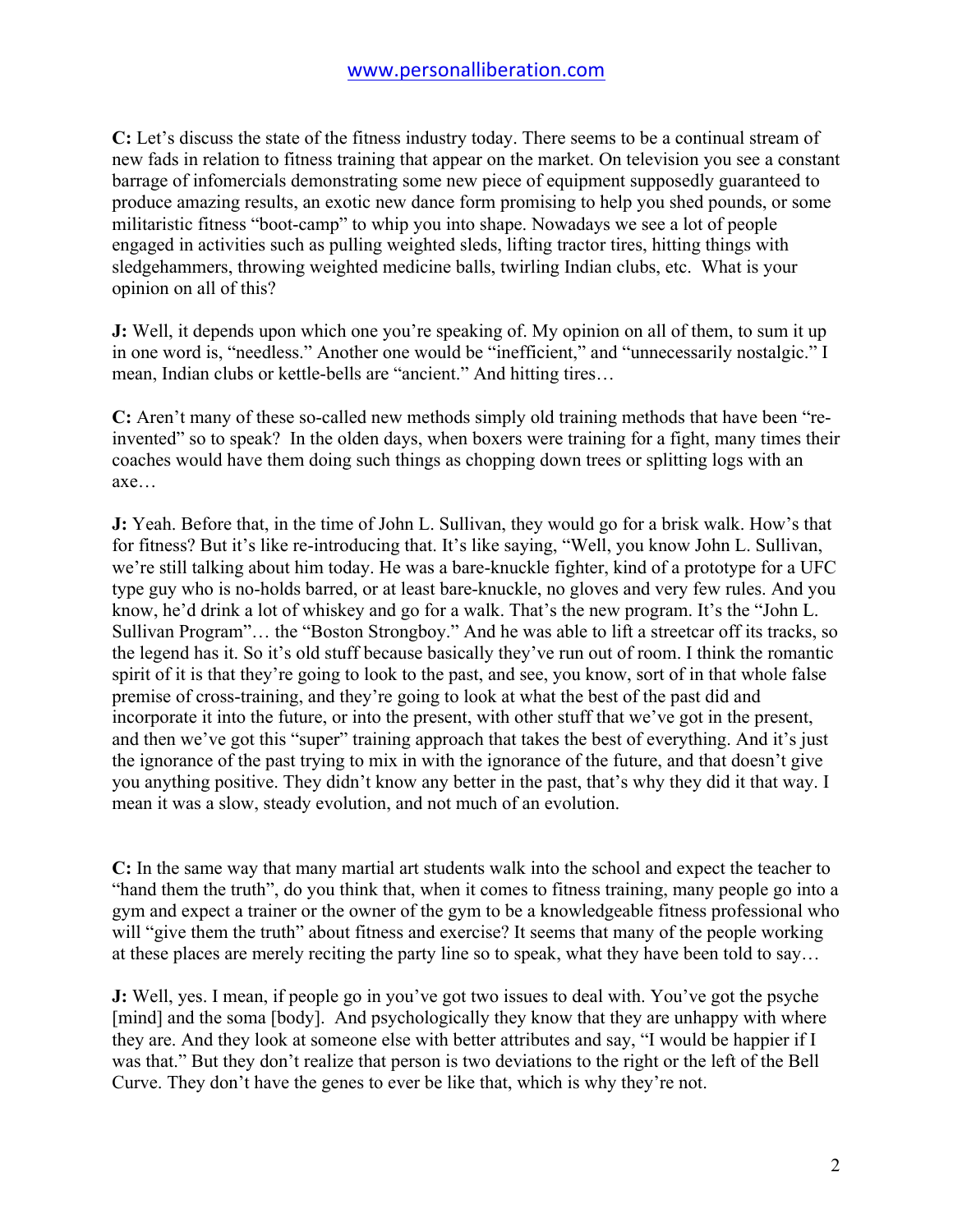I always liken it in the case of bodybuilding to the fact that eighty five percent of us are quarterhorses. And they're beautiful animals, they're sleek and they are muscular, and they're very efficient. But, they're not Clydesdales. Clydesdales are just freakishly big horses. And it's like quarter-horses subscribing to "Clydesdale Monthly," and they see this great big, monstrouslymuscled animal and they say (especially young quarter-horses), "Boy, I want to be like that guy. Imagine the mares that guy must get…" and, "No one is gonna mess with him." And so, you go to the Clydesdale and you say, "What do you do?" And the Clydesdale says, "Well, I eat a lot of oats and I pull beer wagons.." And the quarter-horse says, "Well, I'm gonna do that because I wanna be big." Well, good luck quarter-horse, because you know what? It ain't gonna happen, because you don't have the genes to be a Clydesdale. The same is true with people that read bodybuilding magazines that either (a) aren't pumped full of physiology-changing drugs that change their physiology, or (b) don't have a deletion of a gene called myostatin which is responsible for how much muscle mass you produce. If you don't have either of those factors going for you, you're never going to look like these guys, irrespective of what these guys do. You can look at how the training methods have changed to some extent, and it really doesn't matter what the champion does. Whether he does five sets of ten reps, or twenty sets of thirty reps, or sixty sets of something else, most of the bodybuilding champions look the same. And so, it's not the training that's producing this change, or is solely responsible for this change, it's something else. And the one thing about the drugs, whether it's myostatin, which is actually a protein, which the more of it you have, the less muscle your body is able to produce, is in those cases, you don't have to do much of anything, You just have to have, sort of that physiologic soil if you will, and it's very fertile and responsive, and capable of allowing your muscles to grow bigger. And as far as the truth goes, yeah, everybody thinks there is a secret, a secret that's going to change their DNA.

**C**: In a recent interview you commented that if people truly understood the causal relationship between activity and appearance it would radically alter their attitude to training. Is that part of what you're talking about in terms of the Clydesdale and the quarter-horse and things like that?

**J:** Yeah. Well it does. I mean, there is a cause and effect, but the cause of the exercise stimulus producing the effect of the desired result, the degree to which that can be effective is solely dependent upon your genetic makeup. And so, you can train like anybody. And believe me, as somebody who has come up for over thirty years regarding bodybuilding magazines and that as sacred scripture, and that these were oracular pronouncements from the champions on how they arrived at their physique level, I've tried tons of these different systems and methods, and not one of them had any magical effect on me.

And I would, given your background in the martial arts, and the different arts that you've gone through in the hope that this is somehow going to bestow upon you this exceptional martial arts ability that you didn't have prior to your martial arts journey, that it was the same thing. Yeah, you learned some martial arts, but they didn't make you a better martial artist. The only difference there was you kind of recognizing what your potential was and fulfilling it that way, and what you attributes and abilities were and cultivating those, whatever they may be, however great or however small, that's what made you a better martial artist. It wasn't doing, in your case, simply Chai Siruste's method and Hawkin Cheung's Wing Chun method, and of course going back to Bruce Lee… I mean, let's be realistic and really pull back and look at the picture. And you look at Bruce Lee's attributes…who has equaled that, among anybody who has studied his art? And there are now, what tens of thousands? And we still have the one.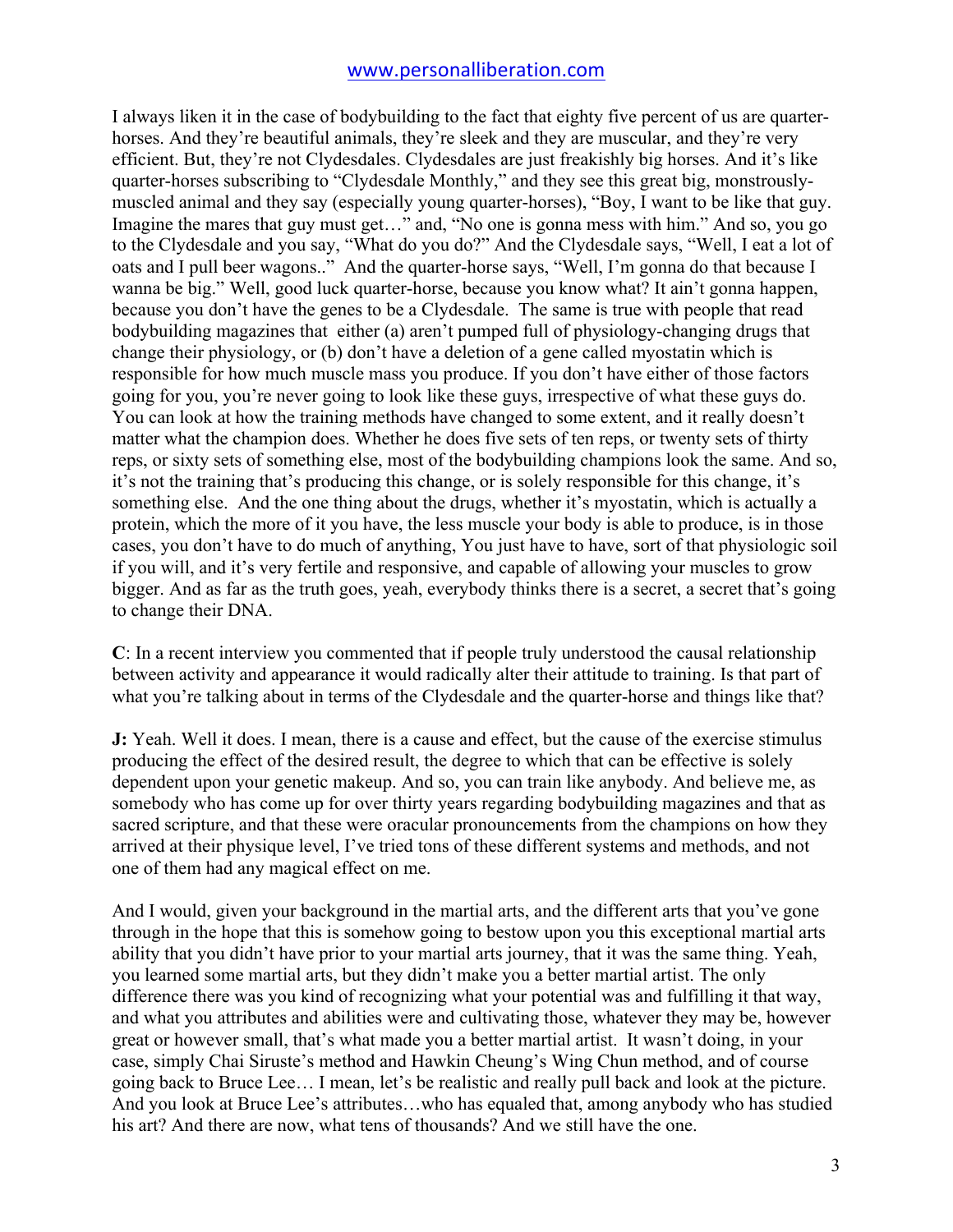That makes a case there for genetics…and I would also apply genetics to an individual's ability to commit himself in such a dedicated fashion to the neural development or skill training that obviously Bruce Lee did. You know better than the amount of time he put into his training. And that's how he got good at it.

And you can't do that by doing different martial arts. It's like the analogy Doug [Doug McGuff - - co-author] used in our book, Body By Science. And actually he got it from someone else… but about the golfer. You know, if you go out to the driving range and you use every club in your bag and whack a bucket of balls… that can be likened to trying different martial arts or different martial art techniques. You do a little bit of this, a little bit of that, put some time into this, some time into that. As against the guy who takes a seven iron and he goes out with a bucket of balls and his sole purpose is to put it twenty feet from the cup each time. Well that guy is going to be able to do it eventually. And Bruce Lee was like that with techniques. If you look at his training drills, it was working on the heavy bag on the lead punch, you know, five hundred punches. This is five hundred… this is five hundred. And that's what he worked on. I defy anyone to go through his papers and say that today he was doing Thai boxing for an hour and a half, and then the next week he was going to do whatever the art du jour, I don't know, I guess it's Brazilian Jiu Jitsu today. That's just not the way you cultivate the attributes. The attributes find you, through dedicated work, rather than the other way around.

**C:** I've been in martial art schools where now, in addition to regular martial art training, they offer students classes such as "combat conditioning "or "fighting fitness," often because the instructor has either been to a workshop, attended a seminar, or read a martial art business magazine article regarding adding all of these types of training methods to their curriculum or training program, often as a separate class geared around "functional fitness." I have a fitness book geared towards martial artists in which the author writes that "one of the benefits of studying and applying the exercises in his book that the individual's functional strength, flexibility and endurance will increase over 500%." What do you think of claims like this?

**J:** That's quite a claim. Well, for me personally it's, "Well, where's the data? What is he basing this on? Was it done with a double-blind, objectively-controlled study, or was it someone who was completely green and maybe ten years old? …versus his abilities at ten and his abilities at eighteen." Well, yeah, maybe you might get a five hundred percent improve. But that would be… I think it would take those individuals more time to write their manuals than it did to research them. Anything with ridiculous claims, you've always got to step back. The more extraordinary the claim, the more extraordinary the evidence is required to support the claim. And there's no evidence. I don't see any evidence or anything other than unsubstantiated claims, or they try and boxcar it to somebody who has a public profile for being exceptional in some particular field. And that's the testimonial.

**C:** When I look at an exercise or training method, be it for myself or anybody I'm working with, I always examine from the perspective of risk vs. benefit ratio --

**J:** That's a good way to analyze it...

**C:** It seems like some of these exercises that people are doing now put extreme loads on a person's muscles and joints in unusual or different positions, like depth jumping --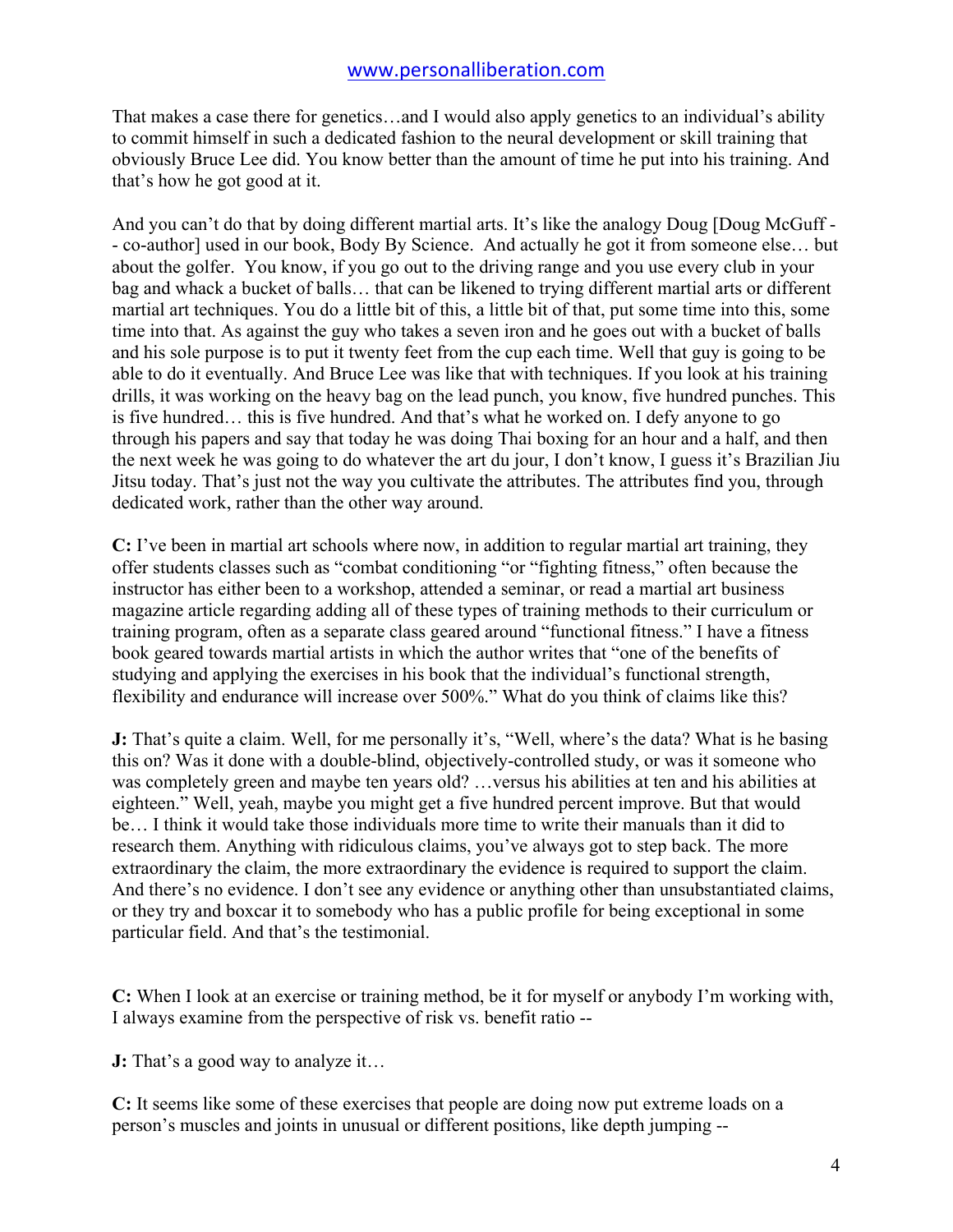**J:** Oh God, yeah -- That stuff's dangerous…

**C:** And it seems to me that a lot of the people are unaware of the potential damage they might be doing to their body by engaging in some of these activities --

**J:** Well all damage is caused by force -- And it's when the force that is acting on a muscle or a structure exceeds the strength of that respective muscle or structure -- That's the only way you can get injured -- So if you have a groin muscle for instance, that is going to tear when eighty pounds of force is applied to it -- You're safe up to seventy-nine pounds of force -- As soon as it clicks over that to eighty or eighty-one pounds you've got an injury -- Well, force is mass times acceleration -- So, if you, sort of without thought dramatically increase one, the other, or both, you've almost exponentially increased the odds that you're going to have an injury -- And the thing is, exercise falls in a very specific category -- Anything that's sort of on the periphery of that is not only unnecessary, but can increase the chance for an injury -- Because you've either increased the speed at which you're doing something, or the load or the mass, or both -- And it's not necessary for exercise or for health or for fitness -- All you're doing is developing a skill set to do a very potentially dangerous type of activity –

So, a lot of martial artists, the general public, are at much greater risk of being hurt in their training session than they are in a fighting situation -- They may not even make it to the fight because they will have injured themselves --

**C:** It seems that many people are spending so much getting ready for these things -- I mean, who is to say how long a fight is going to be? -- That's where we start getting into all those subjects you and I have talked about --

**J:** Yeah, that's true -- What type of conditioning are we talking about? -- What kind of a fight?

**C:** That's why I was saying that we need to make a clear delineation between a professional MMA fighter training for say, five or ten rounds or a boxer...

**J:** Yeah, a sport --

**C:** And the average person walking down the street who suddenly gets into it, and you know, it may be over in ten seconds or it may not -- I remember you mentioned in another interview about the boxer Roberto Duran, talking about some forty-five minute brawl he had --

**J:** Yeah, in the street -- He said that was his toughest fight, not anything he had in the ring -- It was a forty-five minute street-fight in Panama -- You can imagine what that would've been like - - How do you train for that? -- And a lot of it's nonsense -- I mean, martial arts and bodybuilding are two of the most myth-laden activities that human beings have ever come up with -- What we have to do is pull back, really back, and look at how our bodies respond to an exercise stimulus, because our genetics have been programmed to respond in a certain way, to a certain type of stimulus -- And, in our case, in the case of human beings, that came out of fight-or-flight situations that would occur in our hunter-gatherer era, and primarily in the hunter era, which lasted depending upon which authority you go to, anywhere from a hundred thousand to a million years -- And that's what allowed for the encoding of our response to that –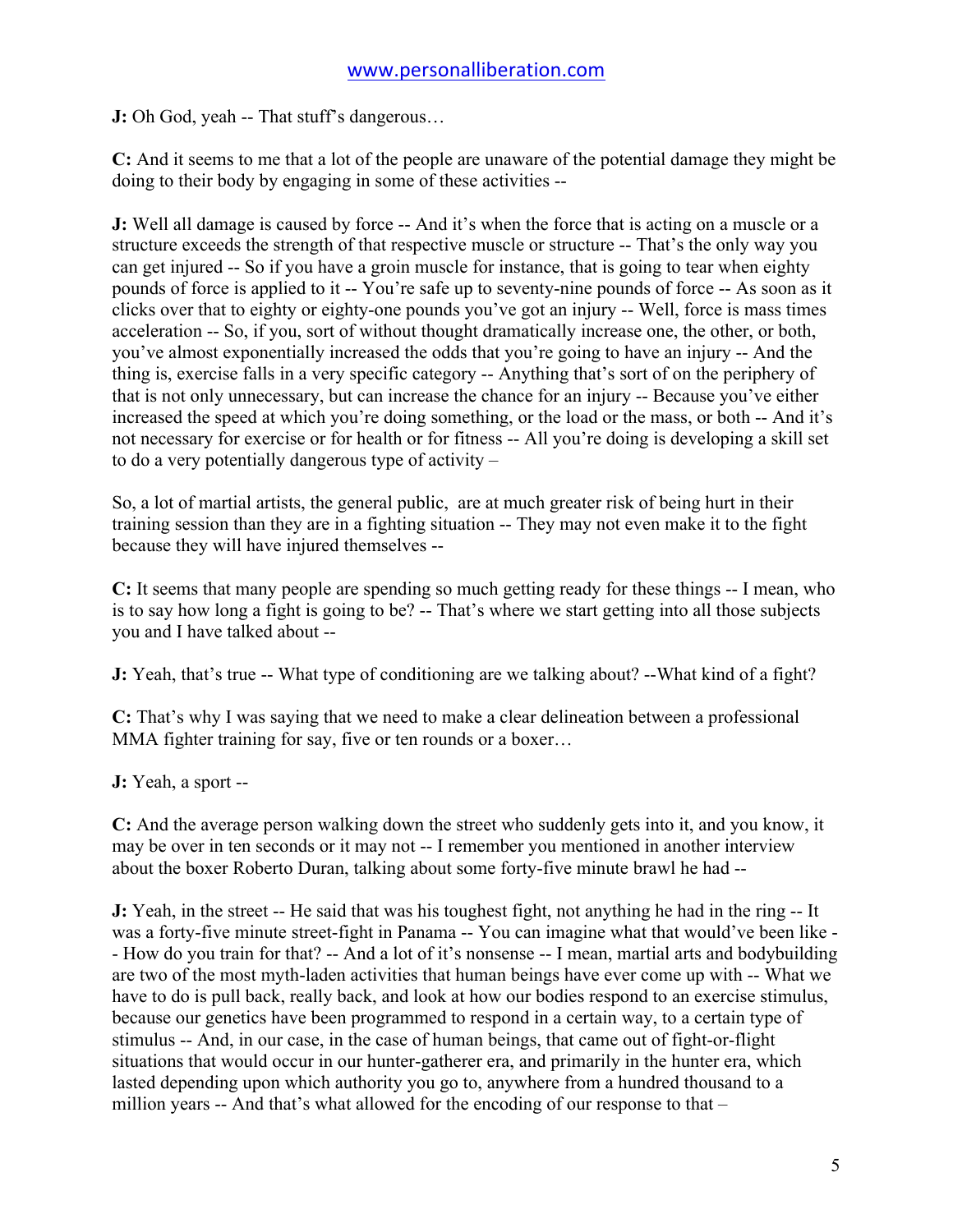Well, a fight-or-flight response in that time didn't happen on a daily basis -- it was very, very infrequent -- Which is what allowed us to survive -- But when it did happen it was very intense, it was very demanding, it involved all, generally speaking, three classes of muscle fibers, slow twitch, intermediate twitch and fast twitch, and it was over relatively briefly -- And it didn't occur again -- And certainly the person that it happened to didn't go out looking for it to occur again -- The environment kind of brought it into his face again at sort of, these irregular intervals -- That's how our response to exercise came about -- So you've got intense muscular effort that uses all three types of fibers, doesn't last very long, and is infrequently encountered –

Now contrast that with, "Well, today I'm going to do cardio for three hours, and tomorrow I'm gonna do this, and the day after I'm gonna do that, after and after and that's gonna get me combat-ready -- Well that's like a hunter-gatherer being exposed to an intense fight-or-flight situation on a daily basis -- He would be dead inside a year easily -- The body simply couldn't recover from that -- So you're setting up a situation whereby the average person is getting augured into the ground physiologically over time until either they get weaker to the point where they've lowered their threshold for injury, and now a force acts upon them that normally they would able to endure, but now produces an injury and they're on the shelf, or they give up training altogether because they're just simply too depleted or they've caught a cold because the over-training has lowered their immune system resistance, what have you -- But we should never lose sight of the fact that these little, infrequently performed intense bouts of fight-or-flight are what set our fitness response --

But you know it makes as much sense for the average person to ask a UFC fighter how he ought to fight to get combat-ready as it would to ask a lion -- It's a similar applicability --

**C:** Does this go back to what we were talking about with the memberships of the gyms, in that it seems like people are being entrained if you will, that they've got to be doing something everyday? -- Maybe it stems from the old work ethic that "idle hands are the devils' playthings" or whatever, but many people nowadays are anxious if they're not in the gym or they're not doing something --

**J:** Yeah -- Well what you're dealing with there is a neuroses -- And there are people that are prone to that, you know -- And you can feed that very easily with exercise -- But, it also kind of follows, one would presume logically the assumption -- You watch a soccer player, and he's able to do amazing things with the ball, and you ask him what he did -- Well, he practiced -- He did it whenever he got home from school -- You know, he was kicking the ball, using his head -- A hockey player comes home and shoot pucks for three hours -- A golfer, he practices his swing everyday as often as he can -- Well, it seems to be a logical extension -- Well, there's a guy with a very well-developed physique or tremendous cardiovascular system -- Well, he probably must practice that a lot -- Well, there's a disconnect there because actually, the conclusion doesn't follow from the premise -- One is a skill set which, yes, you can and should train as often as you can, like a martial art technique let's say, or a form, depending on which martial art that you're in -- And then there's actual physical conditioning, which is a different species, and that should not be done very often --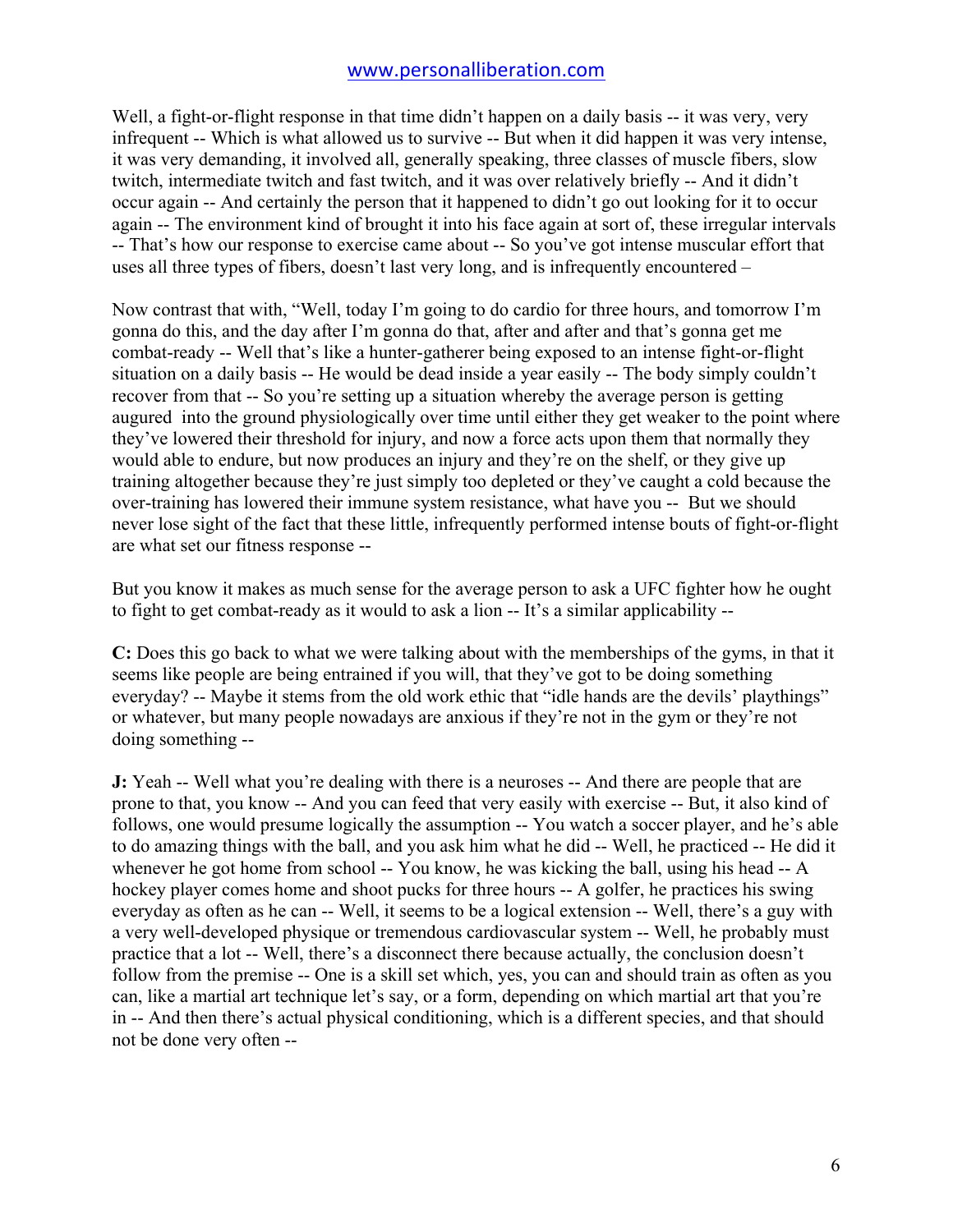### *Physical Conditioning vs. Skill Conditioning*

**C:** Can you explain the difference between physical conditioning and skill conditioning? --

**J:** Physical conditioning is demanding muscular, metabolic work that stimulates the body, or prompts the body to produce physiological change, in the sense of either adding to its muscle tissue, or the number of mitochondria in the case of a very demanding aerobic event -- And this is not something that is quickly done –

Skill conditioning is something that is more neuromuscular – It's a neurological event that readies the athlete to, or betters the athlete in the performance of the task they need to do for competition -- So that's the mechanics -- And you can do that as often as you want -- I mean, the more often you do it the better you get at it -- But it's not demanding to the same degree that physical conditioning is -- You recover from it almost instantly because it's not that demanding, typically uses what we call the lower order motor units or muscle fibers, so slow twitch or maybe a few intermediate twitch, which have a much quicker recovery profile than fast twitch fibers which have a much longer recovery profile, because again, they're on our body for fight-or-flight purposes -- And because fight-or-flight events never occurred in our species on a predictable, regular basis, our body never evolved the mechanism or means to have them recover at a much quicker pace -- Because it wasn't necessary -- And so those two things should never be mixed -- It's also why you shouldn't try to make your martial art skill training exercise -- You shouldn't try and do punches with weights --

**C:** So punching with weighted gloves or kicking with heavier shoes doesn't actually increase a martial artist's skills they are not using them? --

**J:** It's only increasing their skills to punch with weights or kick with heavier shoes -- It has absolutely zero transfer to punching faster without those things in your hands --

**C:** What about transference of skill? -- You've got, for example, people talking about standing on a wobble board or sitting on a Swiss ball while doing a weight training exercise --

**J:** Well what they're doing in that instance is simply developing a new skill set -- But to be able to stand on a wobble board or whatever that particular event is -- Skills are always very specific to the event or the activity that you're doing

**C:** So when people say, "I'm doing this exercise on a Swiss ball because it's going to improve my balance in motion when I'm doing martial arts", that's really kind of a fallacy? --

**J:** It is a fallacy -- What they're doing is, it's like juggling, you know -- Juggling does require coordination, but if you practice juggling, you will be better at juggling -- It doesn't mean you're going to be a better puncher -- Or that you're going to be able to do "pak sao, lop sao" hand immobilizations in combination better -- There apples and oranges -- It's like painting -- Like, "I'm going to paint because that's going to teach me dexterity of my hands, and that will make me better at doing a finger jab" -- You'll never see a pianist training on a typewriter, for instance, because there's no cross-over to that -- Even if they seem somewhat similar, they're a different skill set you're developing --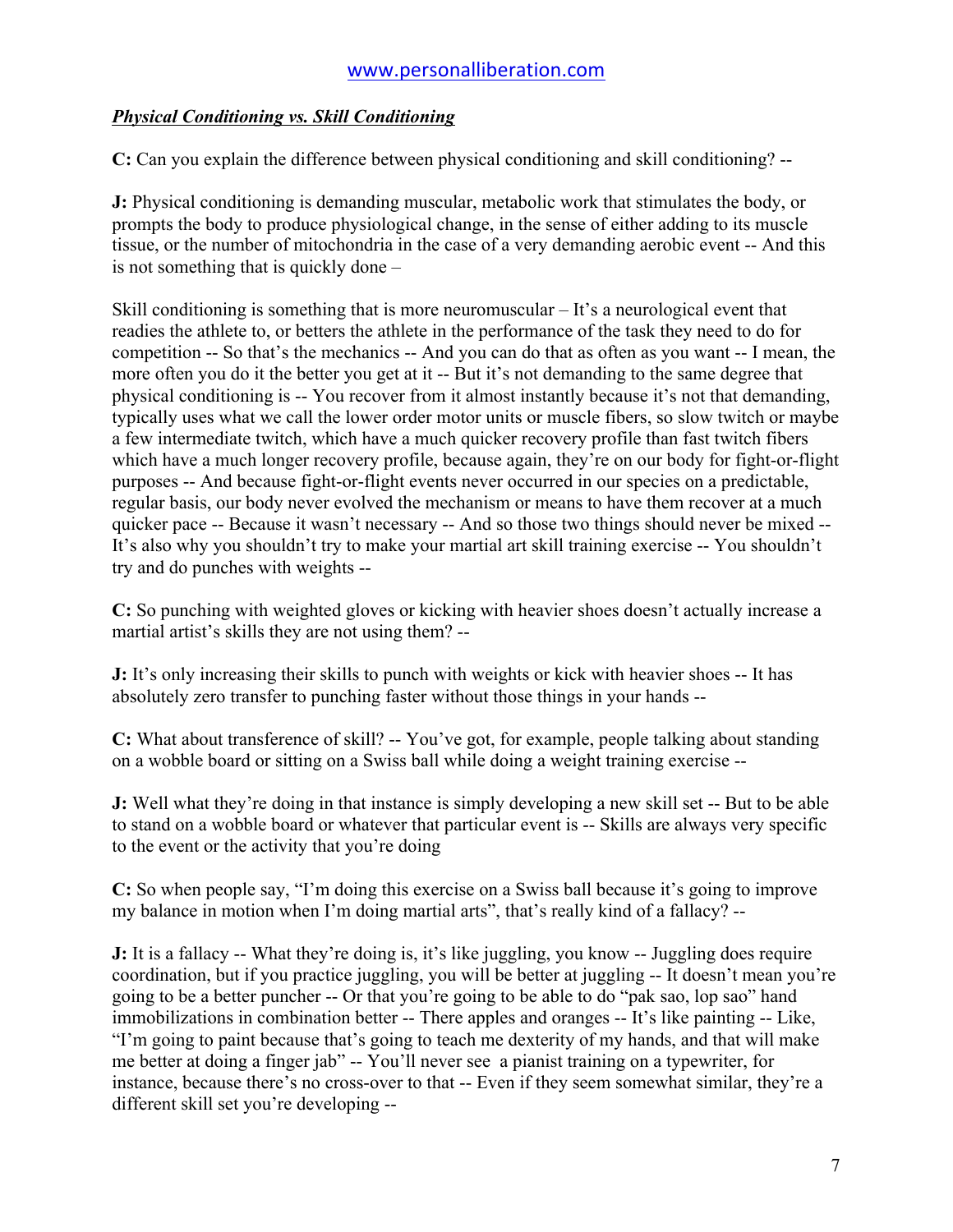#### *"Fresh" skill sets vs. "Fatigued" skill sets*

**C**: Sometimes a martial art instructor or trainer will have their students practice a specific fine skill at the end of an exhausting workout, when the student is very tired -- Their theory is that doing so will result in a more economical use of motion, force, etc. on the part of the student, as well as teach the student how to do something when they are very tired-- Is this is sound training advice or are they laying down a different neural skills? --

**J:** The latter -- They're learning a "fatigued skill set" which they can use if they happen to fatigue the same muscle groups in the same order at the same time as they did when they did that particular practice session -- But that is completely different than what they are like when they're fresh -- And what happens is that you develop … Let's say that your quadriceps muscles are really fatigued… Let's say your martial art instructor has decided to really work your legs.. Let's say you're in a conventional art that has you run around the dojo or school, and then you've got to hold a horse stance for half an hour, and your quads are just "on fire" -- And then he has you do a wall sit for another ten minutes or what have you, and then you're doing kicking -- Well, what's going to happen is, a lot compensatory muscles or ancillary muscles that aren't fatigued are going to do the bulk of the work during the technical part, because the others simply aren't ready to brought into service again -- They're baked -- So these muscles pick up the slack, and they get your leg up to throw a high kick at the heavy bag -- You get through the workout and you think, "My, God, I'm exhausted. But the teacher said this is going to make me better. And I know my legs are "toast" -- So then you get into a sparring session in the next class, without all the running and the wall-sitting and all that -- And when he throw the same kick he is finding that his timing is way off -- Like it's almost happening prematurely -- Well, that's because now the quads are fresh, and they're doing their job, and when they come in you don't need the ancillary muscles to fire at the rate that they did, or in the timing that they did when they were fatigued -- You see that all the time in other sports, and you see it in fighting too -- But I notice it a lot, for instance, in hockey, where I live, where they'll bag-skate the skaters and just skate them until they almost puke, and then they work on shooting -- And the kids are putting the puck in the net, and then a game comes, the kids are a little more recovered, and they're missing the net by ten feet -- Well why is that? -- Well, because the muscles that were fatigued are now recovered, but they're used to training with the other muscles, so the ancillary ones that were doing most of the work when the major ones were fatigued -- But now when the major are recovered, they come in, and that throws off the timing -- You know, if a muscles is tired, this other muscle may have to come at the ten-degree point, another muscle group may pick up the slack at the forty-degree point, and so on -- When that other muscle group is fresh, when they come in, they're coming in now with much more authority, and the object misses the target -- And the same is true in something that is as precise as martial arts -- Because if that happens in a fight, that can be the difference between life and death if you miss your target -- So it could be a very deadly practice in the worst sense of the term for these practitioners who do it that way -- Your training has to be exact, and it has replicate precisely the environment in which the skill set is going to be performed or the competition is going to be performed if it's a competition -- Anything you get away from that is only going to develop a skill set for that, because all athletic skill sets are specific, for the way that they are training --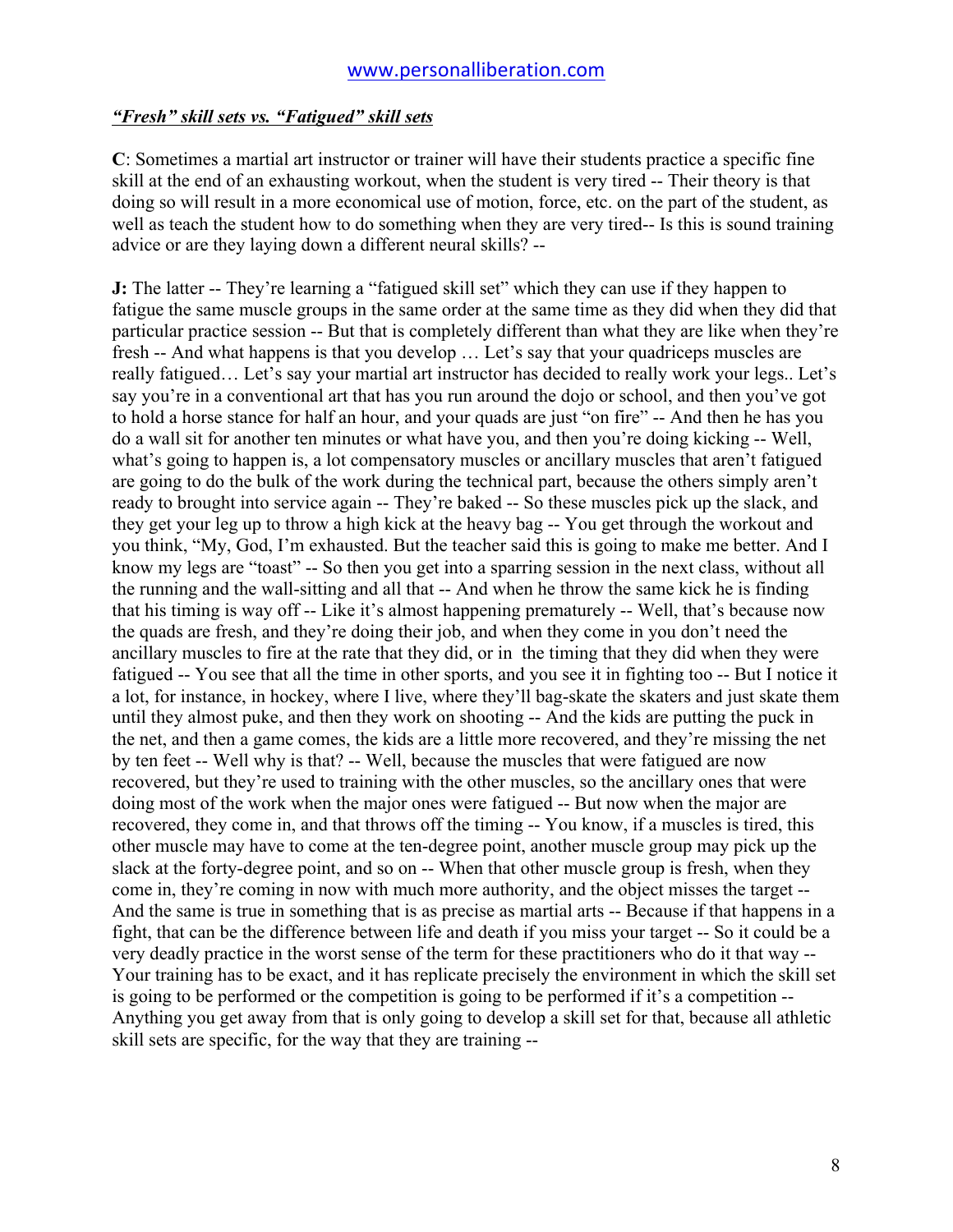**C:** That brings me to the point of the principle of specific motor skill sets and training -- You know the art that I practice, Jeet Kune Do -- Obviously I can't go around actually kicking my training partner in the groin or poking them in the eye, otherwise I wouldn't have very many training partners…

**J:** Sure you can….. (laughs)

**C:** So what would be the best way, or how should a martial artist approach this aspect of training? – I mean, you can only get so close to reality --

**J:** I think, in that instance, you're up against the same thing Bruce Lee was up against -- And not all of us have a James Lee that can create a special type of dummy that is very similar to a human head that you can stick your fingers into the eyes of, or clamp in a headlock until you snap it's neck, or kick the shin, and you know, that pipe device he had for that -- And I'm afraid, in that sort of instance, shy of doing it on real bodies, which you can't do, you have to make do -- It just means you can't make do in a situation like that in a more fluid environment, like a fight -- It's more static, unless someone at some point creates a some sort of a moving target with those sorts of attributes, that you can kick and break the shin, or jab into eyes, or what have you, you have to just practice your skill training on equipment that allows you to kick through something so that you know that you could dislocate a knee or break a knee or what have you --

I often thought, and again, this may not be appropriate, and it may not be relevant to what we're talking about, but just as an ancillary thought, and that is, a lot of times, like when said "I'm trying to teach a guy to develop this attribute" -- And it may be that some individuals simply aren't wired for that attribute -- So, that's possible -- So the way you find out what someone's inclinations and attributes are, I would think almost, is, you would have some sort of protection on yourself -- I don't whether it's some sort of body armour, or an air shield, or something, but just rush the guy, and see what his natural reaction is -- And then you say, "Okay, well this guy is more of a "flight" than a "fight" response, so he may be better served with counter-punches or counter-strikes -- The other guy might go right for it -- In which case, you want to develop precision in striking and timing -- And then work on the mechanics of that so the can do it properly -- It's sort of like the three stages of cultivation, right? -- Where you've got these natural responses, and then you've got mechanical responses, which are more proficient, better alignment, etc. -- And then later you've got to try and "marry" those two somehow, so you have less mechanistic response, more natural response, but you're doing it properly -- And then cultivate those -- Like I said, that may be besides the point, but the big thing that seems to be lost when people get into the mechanics of it is their own natural impulse -- In fact, that is what Bruce was trying to "dust off" of James Coburn, right? -- Whatever that mental obstacle is, get rid of it -- Because they're worried about, sort of that reaction -- And both Taky and Dan Inosanto when Bruce was trying to get them to break free ha had to slap them in the face, and then that natural response came out -- But to do it in conjunction with that, I mean, real fighting has very little to do with the art component, you know, and you're dealing with.. again, look at the lions and stuff like that -- You're dealing with instincts, and you're dealing with very, very primal responses and high energy, highly adrenalized events -- So the best thing is how do you get that to better a person's survival in a reflexive manner so they're not even conscious of it -- That's a tough challenge for most people –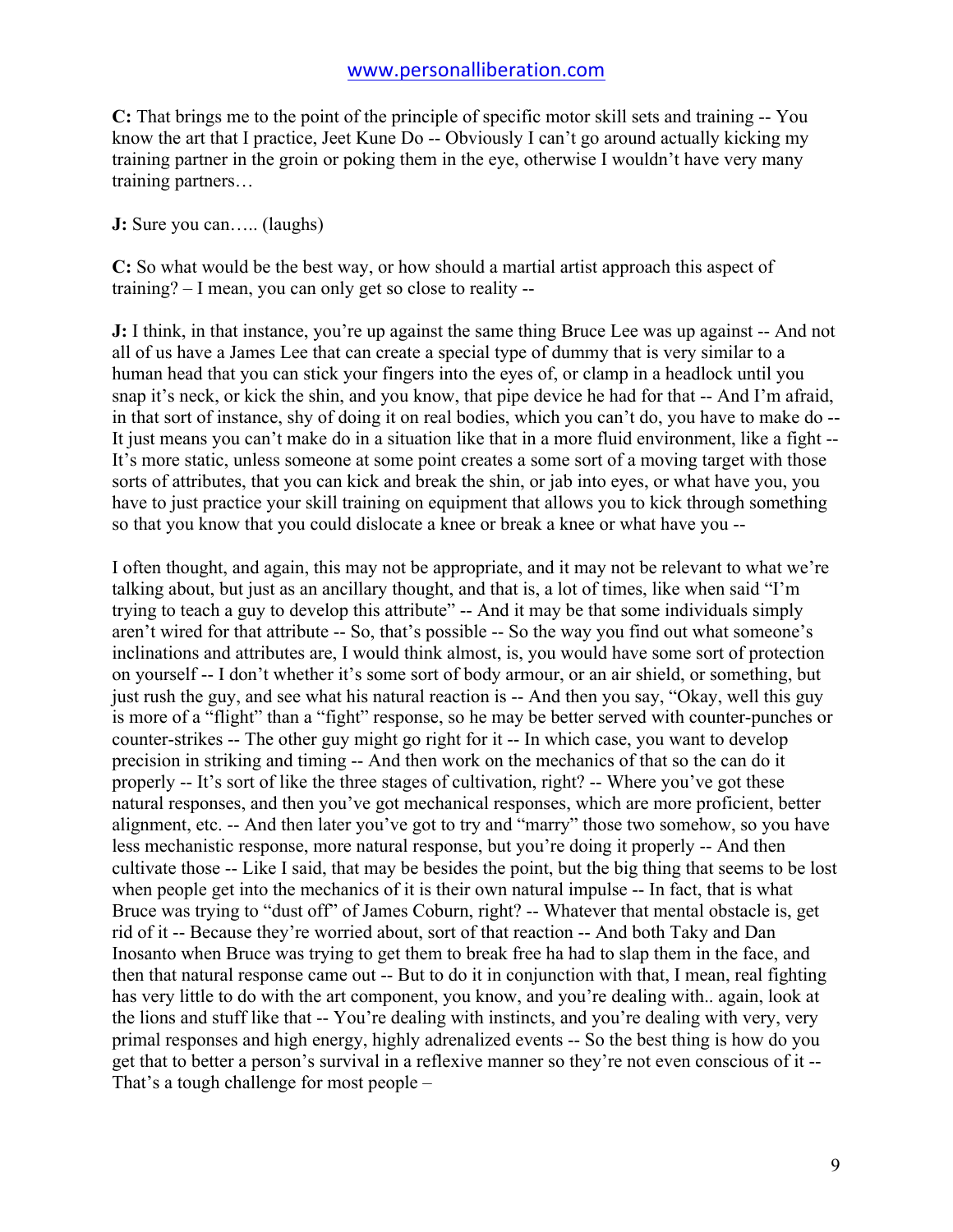**C**: We've also talked about how even Bruce Lee talked about in JKD the idea of "refining the motion" to find the most efficient way -- If I just go on a guy's instinct, and when I rush him he hooks, but he telegraphs his hook somehow by dropping his hand first, etc., that is not going to bode well for him in a real situation-- However, if I can develop his instinct to get a tight, fast, hook, that's more efficient, isn't that correct? --

**J**: Yes, well that's this whole thing too -- But that's also sort of seeing, in a way, "What's this genetic material I'm working with here?" -- And in some ways, taking a guy whose natural instinct is always going to be counter-puncher…to try to make him into something that he's not, is the same way of getting the quarter-horse to be the Clydesdale -- And it's almost like, "Okay, well now I get why a "one-size-fits-all" and a so-called "well-roundedness", while very nice in theory, does not have full applicability to people, because that's always been a fly in the ointment, is the person's own natural responses to it -- And I don't know that you can ever "untrain" those -- And if you do I don't know that it's a good thing because it could create obstacles in their successful ability to do other things successfully --

**C:** You're dealing with, and it's the same I think in any sport, the emotional and mental situations in these pressure situations, and martial art it seems has always been about, or it has been promoted as taking an individual and calming them down and making them very sedate but with all of these skills, and sometimes that is not the way it is --

**J:** Well, and also I think you're also dealing to a certain extent with how a guy's wired -- And I don't know that we could change the wiring, and if it would be worth it to do that -- Trying to find out" which way the river's flowing" on this guy -- Going and having him channeling that water correctly is a good thing --Trying to get him to go against the current of his river is perhaps dooming both teacher and student to frustration and failure, because you'll never, I don't think, overcome those -- And if you do, it's going to manifest in a very odd way somewhere else because you're crossing wires there -- So, the idea, and again, I think a lot of it is we like the idea of a well-rounded martial artist who should be able to do all these things -- Why? -- Because that's the totality -- Bur, that's kind of like saying, "You should have the ability to sprint one hundred yards in under ten seconds because that really shows good speed -- And you should be able to run a marathon because you never know, someone might put a gun to your head and say you've gotta run a marathon -- But we think this is good, we've got to fully develop all of these attributes, and this human being can do it, so why can't you? -- But there's that other individual component which is very genetic --

#### *Cardiovascular Training*

**C:** We often hear martial artists say "I've got to make sure I get my cardio work in", etc. -- So in addition to weight training several times a week, and then doing their skill or technical training, they also go out and do some form of exercise such as running, bike riding, or swimming three or four days per week – What is your opinion of this?

**J:** Well cardio, just like we talked about before in some of the other events, is specific -- It's a specific adaptation to a specific activity -- Yes, you can get your cardio up for bike riding, to a certain level, but it will not transfer to running –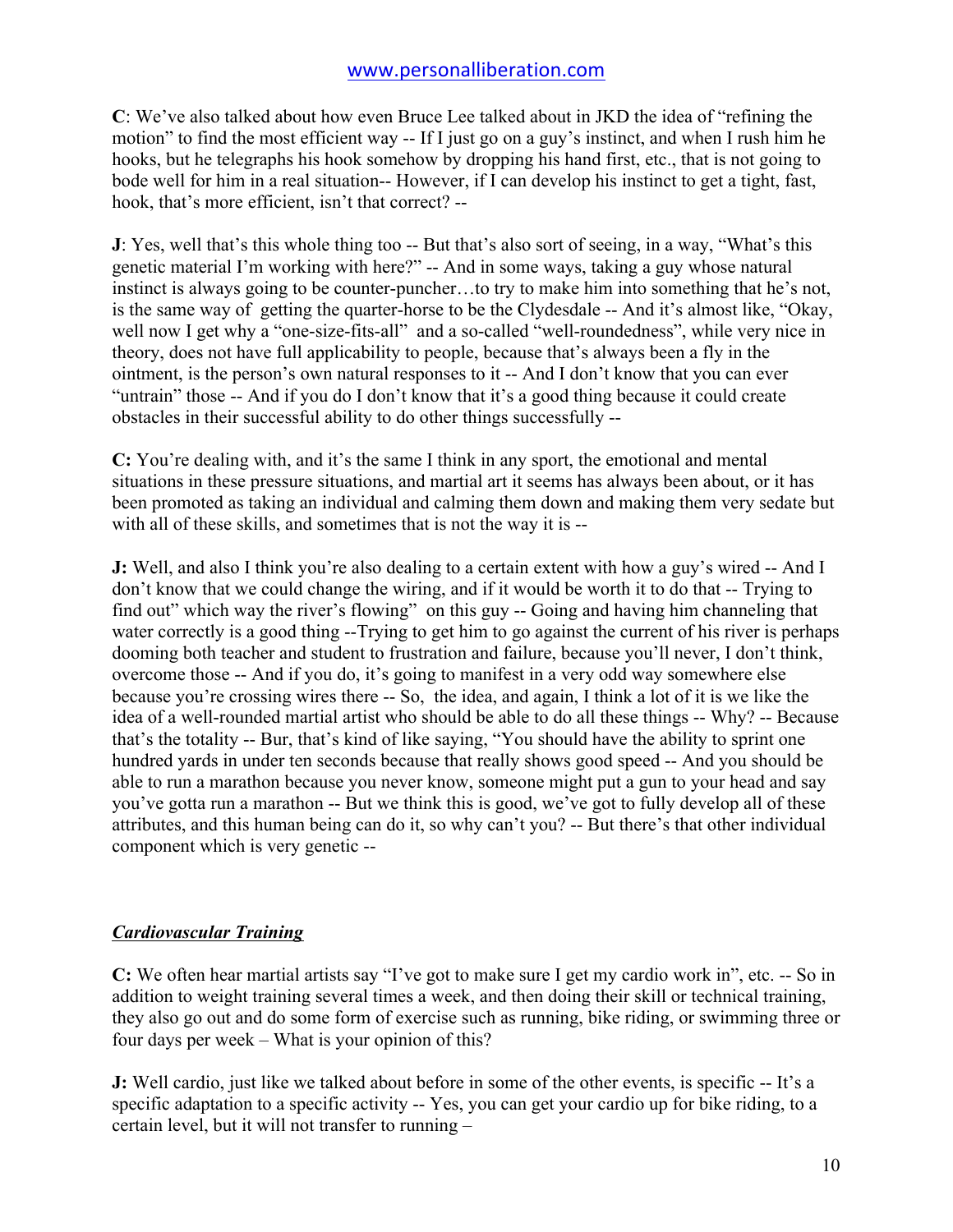You can then go and get your cardio up with running to a certain point, and that will not transfer to sparring -- It's very, very specific -- Everything is specific in athletics, and that's because there is no 'central' cardiovascular adaptation with the heart and the arteries, and the capillary tree and things like that -- The adaptations that make you do better at it occur peripherally, in the muscle tissue, and that is where the mitochondria start -- You strengthen a muscle, or mitochondria, and the more efficiently your body can circulate oxygen to the tissues that require it -- But there is no transfer -- I mean, we indicate that in "Body By Science" --

**C:** A lot of people are confused by the words "cardiovascular" and "aerobics" and often intermix them -- You hear them say, "I've gotta get my cardio in so I'm going to go and so an aerobics class" --

**J:** As if your cardio is not working even when you're at home, on the couch, you know? --

**C:** Can you explain the definition of 'cardiovascular and 'aerobics' so that the average layperson can understand it? --

**J:** Well "aerobics" is just a noun that Ken Cooper created to sell books in the 1960's -- There is an 'aerobic' sub-segment of metabolism, but there is no such thing as "aerobics" -- It doesn't exist -- And yes, you can use your aerobic subsection of metabolism, but to me, that is a section of the totality of metabolism -- So, to just isolate one sub-segment of metabolism is a step in the wrong direction -- It's like someone saying, "I'm just going to work my right hand. I want to give ninety percent of all my attention in martial arts to my right hand" -- Well, what about your left hand and your legs and your knees and your ankles, etc. -- You're just leaving so much out -- And the same is true with people who just focus on one sub-segment of metabolism --

**C:** People talk about separating these elements --

**J:** Yeah -- You can do a type of activity that uses ninety percent exclusively your sub-segment of metabolism -- And you can actually do one that does one hundred percent of it, and that's called sleeping -- But if you want really improve your aerobic sub-segment of metabolism and use it, and really drive it so that it gets better or stronger, you have to give it what causes it to cycle faster, your Krebs cycles within the mitochondria to cycle faster, a chemical called "pyruvate" -- And pyruvate is something that is the result of a back-engineering of lactic acid -- And lactic acid is produced by your anaerobic system ,[which means] in the absence of oxygen -- So, if you really want to drive your aerobic system, you have to drive your anaerobic system -- So, when you do really intense anaerobic exercise, you produce a mother-lode of lactic acid which your body then has to deal with, has to process it -- And it back-engineers that into pyruvate, and that is the coal of the aerobic furnace -- So, the question then becomes, "How do I get my endurance up, if you will, for a particular activity, whether it is, let's say it's sparring in martial arts -- A guy does a couple of punches and kicks, and he feels like he's climbed a tall building with a car on his back -- He's useless for another round -- Well, the way you get better at it is by doing that event, because your body is an economist at heart -- And your muscular system certainly is-- And it learns how to economize the more often you do it -- It tends to over-mobilize it's forces initially because it doesn't really know what this event is-- But then, as it gets more familiar with it, it says, "Ah, we didn't really need these guys to become involved", or "we didn't really need to use as many of them on this, so we won't put as many of them into it" and eventually your endurance seems to be better –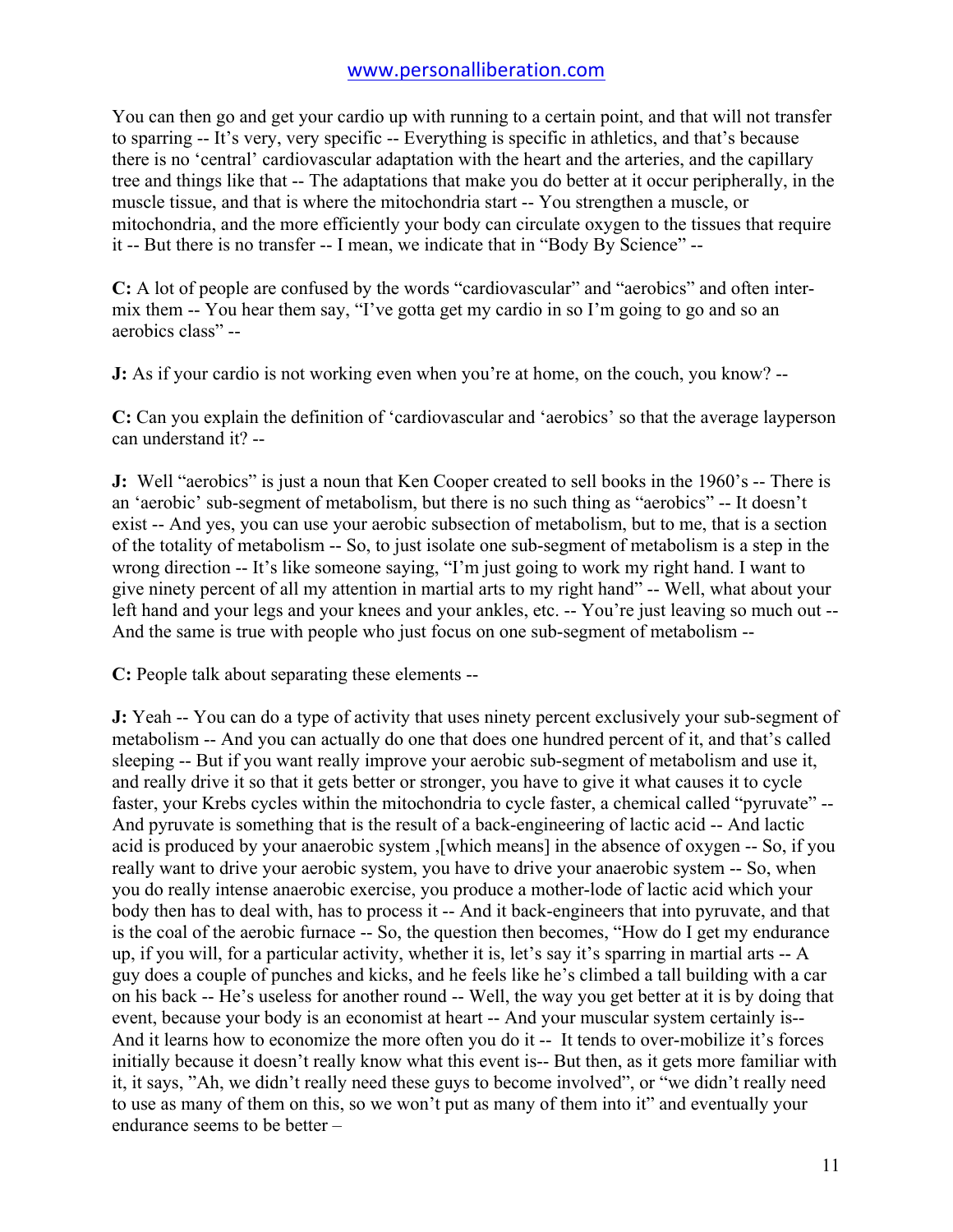And what's really happening is your body is just learning what it needs certain muscular involvement, metabolic involvement, and what it doesn't -- And you can witness that yourself -- You probably remember the very first time behind the wheel of a car when you drove a standard (stickshift) -- You probably went five or ten minutes and you were exhausted -- Because every muscle in your body was involved -- You gripped steering wheel tight, you over-pushed down on the clutch, you used your hip muscles a little too aggressively when you applied the accelerator - - All of that stuff, the shifting gears was an effort -- But you did it the next day and the next day, and so on, and six months later you're zipping down a freeway, with one arm out the window, singing a song on the radio, shifting gears effortlessly -- Well, the only thing that happened was your body learned to economize -- It was like, "Whoa, we didn't need to be that tense when we did that" -- You didn't have to go and jog in order to develop better endurance for driving a standard -- And remember, you were exhausted when you finished driving the standard the first time -- It's like that -- And you notice probably the people who are new to your school, the first time they do sparring they're absolutely exhausted ---

**C:** Oh yeah, I can still remember my first day of sparring – I was just physically trashed at the end of it --

**J:** Because you over-mobilize -- Your body panics -- It's an adrenalized state, and you're absolutely whipped -- I had a friend who became a boxer many years ago, and his first amateur fight, the fight was over after the first round because he was done, he was exhausted -- And people might say, "Well, he needs to work on his endurance" -- No he didn't -- It was an adrenalized state -- He over-mobilized his forces and he was out of gas -- And the more he did it, you know, as they say in sparring, you've got to relax -- Well, it's very difficult to do it when it's the first time -- But the more you do it, the more your body, which again, is an economist at heart, looks to conserve energy -- "You know, we didn't need that. We were hunting butterflies with a bazooka. Let's throttle back and apply what we need --

**C:** So it's like the same thing we were talking about, the specificity -- Let's say in two weeks a martial artist is going to be tested for advancement, and they know that the major physical component will be that they have to complete five 3-minute rounds of demonstrating their kicking proficiency against a partner holding focus gloves --

**J:** The best way to prepare for that is to keep doing five three minute rounds kicking a partner holding focus gloves --

**C:** Versus one day of that and another day of biking for fifteen minutes --

**J:** Yes, -- The biking will make him a better bicyclist -- Very specific -- But it won't transfer --But we think it would, and that would be the case, but it doesn't -- Basically the same process just repeats itself in a different event -- He over-mobilizes initially on the bike -- The next time out a little less is involved, and so on, and that's also why you see people's pulse rates going down when they do that -- And they take that as an indication that their cardio is better -- All that's happened is the body is now having to service a small fraction of the amount of tissue it had to service initially -- So the beats per minute don't have to go up to do that, it goes down --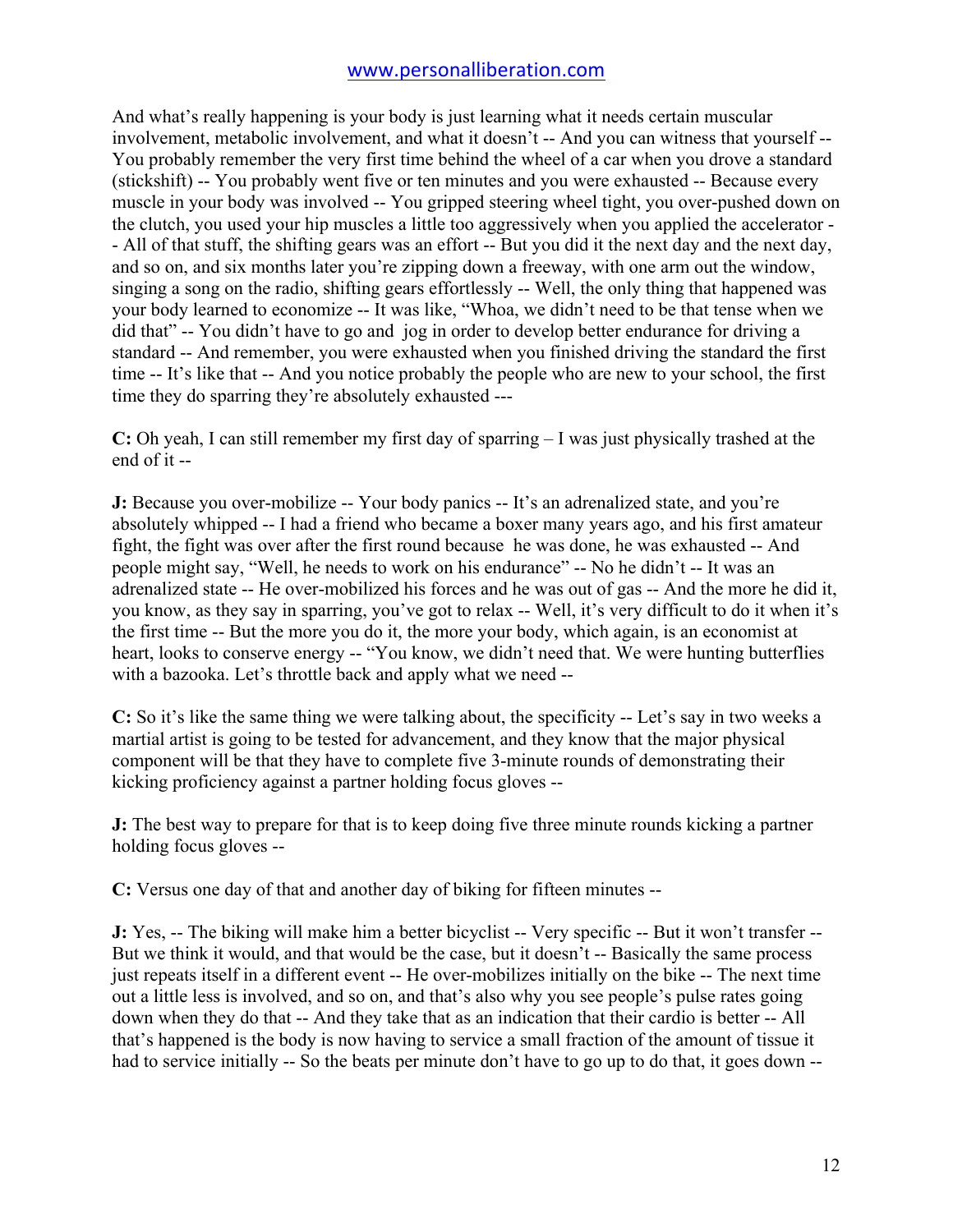#### *Strength Training*

**C:** Let's move onto the subject of strength training -- You have, as they say, killed a lot of "sacred cows" when it comes to bodybuilding and strength training --

**J:** Sacred cows make the best hamburgers… (laughs)

**C**: In your opinion, what role does strength play in a martial artist's overall capabilities? How does it relate to such things as their speed, endurance, techniques, etc.? --

**J:** Well I'd say it's number one, as odd as that may sound, because everything you just mentioned comes through the muscular system, even endurance, that comes through the mitochondria, which is in muscle tissue -- So if you lose muscle tissue, you lose endurance, you lose strength, you lose power, you lose speed, because speed is simply the velocity which you can get a mass moving, and that's completely related to strength -- So strength is number one -- I mean, if you lack the strength to get out of a chair you not going to do Tae Kwon Do, because you can't even stand, let alone kick -- So it all comes down to strength, and that's why some of the so-called 'soft' martial arts, I think, while doing something with your limbs, like Tai Chi is, you're at least working against the weight of the limb, as long as that is sufficiently challenging, you'll get stronger -- As soon as it doesn't become challenging you'll stay the same, and then over time what will happen is that the faster twitch fibers will start to deteriorate -- And if you don't do something to correct that, then pretty soon the intermediate twitch fibers will take the place of the fast twitch ones, and it will be a predominantly slow twitch fiber activity until eventually the intermediate ones deteriorate, and so on -- So strength is very important and something you've got to keep up in your lifetime –

**C:** On the subject of twitch fibers, when we talk about older training methods, the famous Indian wrestler "The Great Gamma" comes to mind -- He supposedly did 4000 body-weight squats per day as part of his training -- After a period of time, if you are continually adding onto an exercise, wouldn't it get to a point where physically, maybe the first two or three thousand don't even have any effect on you?

**J:** Yes, and that's the problem -- If the intensity is low, the only way you can go on to recruit the other fibers that you need to is by protracting the endurance -- and the problem with that is that the wear-and-tear is huge -- That's a prescription for osteo-arthritis -- And that's why I think proper resistance, at least we know now that proper resistance training is a much better route to, instead of doing four thousand deep kneebends to cycle through and fatigue out all of the various fiber types in the leg, you can do it in ninety seconds, just as effectively, with a fraction of the wear-and tear, and depending on the velocity with which you perform those, with a fraction of the force -- So, the thing is, in martial arts and to a somewhat lesser degree in strength training/bodybuilding, we tend, I think, to pay a little too much homage to the masters of the past, and what they did -- They did it this way, it worked well for him, who are we to argue with that -- We're not Luddite -- We don't believe that all modern insights are bad and that we've got to live off the grid somewhere in order to reap these benefits -- We can apply what we know -- We've done enough studies now, and enough studies have been done to say yes, this does work and this is a benefit –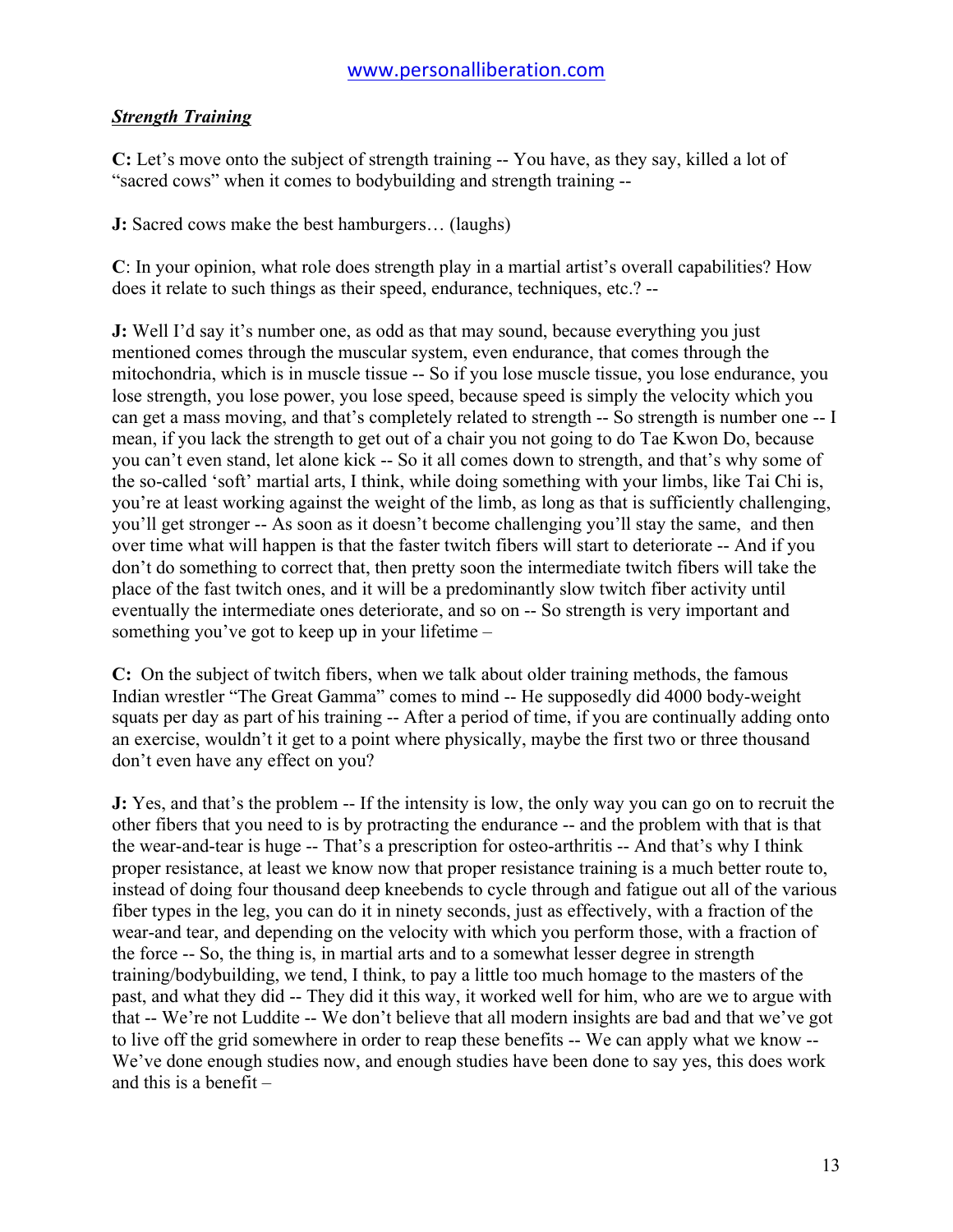**C:** How important is the rest component in an individual's training regimen? --

**J:** It's the equal of the workout -- Because it's a balance between the catabolic, or the breaking down, or energy out, and the anabolic, which is the building up or the energy in -- You have to have that in balance -- It's like the teeter-totter -- If you're constantly in a catabolic state, then by definition you're just exhausted, literally --

**C**: As a martial artist grows older, how important do you feel the role of strength plays in their ability to continue training? --

**J:** Huge -- That's probably the most important thing -- As soon as someone gets weak, that's pretty much when their martial arts training shuts down -- I was reading the other night about some martial art teacher who packed his training at age sixty, and it was mainly because he just didn't feel he could move at that age -- And that's a young age -- There's no reason someone should be packing in their teaching because their mobility is compromised by a lack of strength - - That's easily remedied –

I remember that, I don't want to pick on Tai Chi, but there was a period where I studied it for a little bit, and I was just interested because I liked the application of Yin and Yang -- I always liked that philosophy, and that was sort of based on the Tai Chi, so I studied it and was given a big spiel by the instructor that this was great and healthy, and that Tai Chi people are happy people -- And it wasn't that much later that the guy went in for a hip operation, and was always miserable and bad-mouthing people -- So we like the idea of the easier way -- You know, slow and gentle, and in martial arts we're inculcated with this belief that soft always overcomes hard and all of these things -- But depending on the circumstances it's true, and certainly it's valid -- I still believe the philosophy is very valid -- But, I think if you just go for the soft, without the balance of the hard, then you're going to have problems -- And I think sometimes people rely a little too much on what feels good, and in the Tai Chi case, where there is no hard, really, you could go to problems unless you supplement that with an appropriate amount of Yang --

**C:** In your books you discuss the point about the wear and tear that can happen over time as a result of repetitive use of the body in any activity, sport, etc., be it running, tennis, martial arts, even walking. -- What about the martial artist who is throwing hundreds of punches or kicks everyday in training? -- Could they be damaging themselves in the long-run?

**J:** Yeah, big time they could be --And I think that's why strength becomes even more important - - Because strength is a bit of a cushion there -- Instead of it going through, exclusively as you get weaker it might go through, forces may be traveling exclusively through bones and connective tissues, the muscular system serves as a shock absorber -- So that is very helpful -- However, if you're going to be in an activity that the perfection of which requires thousands of repetitions, there is going to be wear and tear, and there's no real way around that -- The only thing you can try and do, I guess, is to build enough of a muscular base that, when that erodes over time, you still have adequate amounts of muscle to protect it -- Although again it is an individual and a genetically determined trait –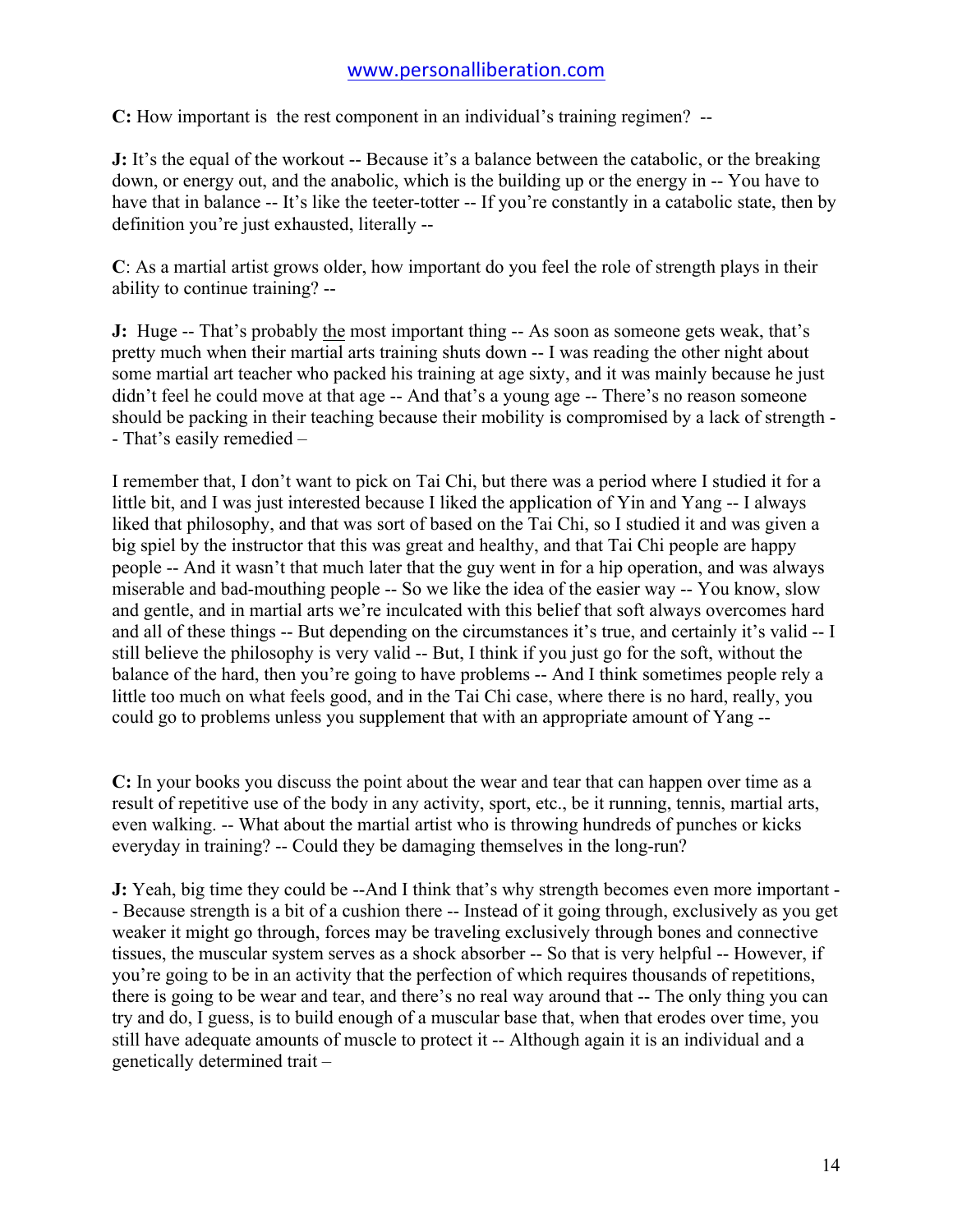**C:** You are well-known for your contributions to the legacy of the late Bruce Lee -- you were responsible from compiling and editing several books of Lee's written material, including "The Art of Expressing the Human Body" which contains all of Bruce Lee notes, writings, etc. concerning physical training -- You're also a big believer in the potential risks of over-training -- From your point of view, would you say that according to what we now know, that Bruce Lee was in danger of over-training his body? --

**J:** Yes, I think without question -- Although, having said that, I mean certain things -- Like I would say the running, probably was over-done -- And also, given his back injury, not a good thing -- That probably exasperated it to some degree, when you get his bodyweight, with a multiplier of four coming down per leg -- Probably not a good thing -- His strength training. to me, I think, from what I've seen was done to some degree in moderation -- It was probably more than we would advocate now, like two or three days a week -- But given his schedule, I don't even think he could consistently keep a three-day-a-week weight training schedule that often -- I think when he moved into Hong Kong and got his Marcy circuit trainer, I believe he had the time to use it all that often-- And that was just circumstances -- I think, given Bruce Lee's mindset, he would have done that exactly as he mapped it out and would have over-trained -- But overtraining is a process, it's not an event -- So he may have had an inordinate, and must have had an inordinate genetic tolerance or an ability to tolerate that before something negative happened --

**C:** How was he able to become so strong while maintaining a body-weight of around 130 pounds?

**J:** I think that was mainly through his technique practice -- He learned how to throw techniques and then how to get his body behind it, which is mechanics -- And I don't know that he studied mechanics -- But intuitively he sensed mechanics -- This is more powerful, this results in a more powerful strike -- We do have some evidence that he did study Isaac Newton and some physics, and the laws of motion -- I think that's significant -- But a lot of stuff too, with most people that really excel in something, is they are so intuitive that way -- You develop an intuition about what works, what makes you more powerful, what makes you faster -- But again, Bruce's thing too was if you want to develop a better kick, kick -- It wasn't if you want a better kick, flip tires or use a sledgehammer on a tire -- It was "skill specific" -- And we have ample anecdotal evidence that he would practice, practice, practice until he could do a technique better than the person that showed it to him -- And that's skill training -- And that's okay -- You can do that as often as you want -- Now mind you, everything that we've said, I don't know that I would want to have Bruce Lee's joints at age seventy -- I mean, Bruce at seventy might have been in rough shape -- You know, because of all the training he did --- But at 32, he was probably over-trained, yeah, but the crows hadn't come home to roost at that point --

#### *Exercise vs. Activity*

**C:** In your opinion, would consider martial art to be more of a physical activity or a recreational activity as opposed to exercise?

**J:** Yeah, I would, because we differentiate between physical conditioning and, you could say, recreational activity -- Martial art to me, it's an 'art' -- Well, it should be -- I mean, if you're going to practice it diligently, it's an art, because you're not getting into a streetfight every week,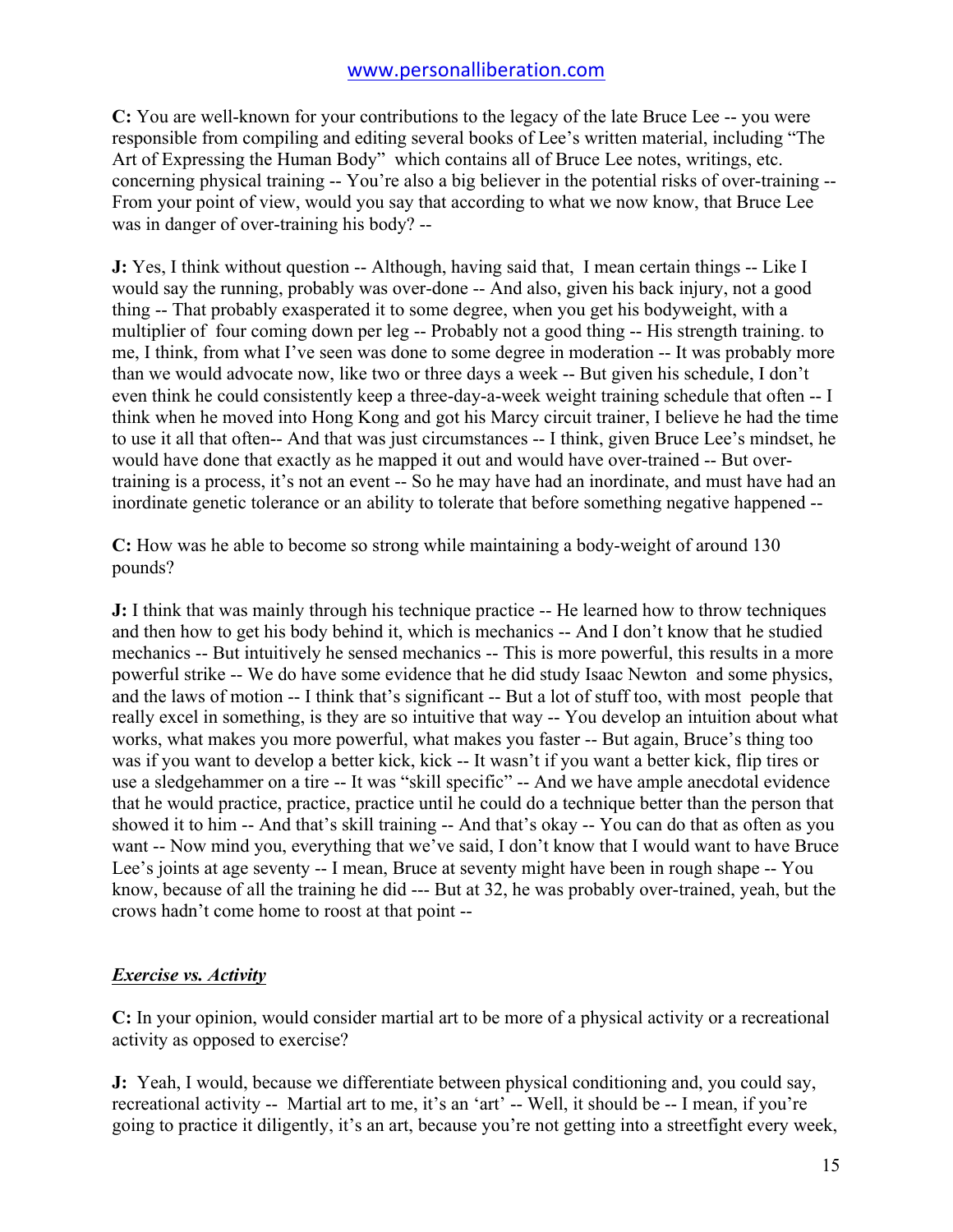right? -- Because, sort of what comes with martial art is an understanding that this is serious, it's violent, and that someone's going to get hurt, and it could be you -- So if you're going to take lessons and you're going to invest your time and energy in to learning an 'art,' it is the 'art' you're learning, and that puts it in a different category -- It's a complex art -- Some arts are more complex than others -- But just like glass-blowing is a complex art -- More so than perhaps painting -- Music is a complex art, writing is a complex art, filmmaking is a complex art -- But they're arts, and you know, they require hundreds, if not tens of thousands of hours in order to achieve mastery of these various arts -- Any conditioning element you get out of martial arts, you can get far more efficiently out of proper resistance training, and that includes flexibility -- So, as far as matching it up as an exercise, against proper resistance training, I think everything else is pretty much a distant second -- There's a lot of negative elements in martial arts training per se, that aren't good, long term -- I mean, think about how many martial artists you know with knee and hip replacements --

**C:** Yeah, I've known several personally…

**J:** They do a lot of stuff that is not congruent with muscle and joint function, it goes against the grain of it -- And if you do that enough you're gonna have a problem -- But yeah, so it is an art, and it falls into the category of skill training as opposed to conditioning training -- You get better at that skill by practicing that skill --

**C:** When it comes to martial arts, are a lot of people mistaking skill conditioning for physical conditioning?

**J:** Yeah, and that's not to say that someone wouldn't come back and say, "Are you kidding? I'm drenched in sweat after a martial arts class, and my muscles are sore the next day…" -- And all those things are true -- But I remember Ken Hutchins, the guy who created Superslow ™ said, "You know, you've got to look at the criteria there…" -- He said that he was a professional trumpet player, and he said when he played trumpet he was exhausted afterward, he was covered in sweat, he was sore the next day, but that didn't mean he was exercising -- But we associate certain metabolic effects that come from certain physical activities as being exercise, and they're not -- I mean, exercise has to be a balance between the breaking down, or the catabolic, and the building up, or anabolic -- Well, actually that's more a definition of "health" now that I think about it -- But there has to be a certain threshold effect of energy that results in a positive adaptation of your physiology -- And that doesn't always happen with martial arts -- You can get better at the skills, and you can do the skill with less effort, in the same way that the first time you drove a standard stickshift car you were exhausted, whereas months later the practice of it didn't take anything out of you at all -- But it's not exercise.

**C**: According to this, would martial art be classified as more of a slow-twitch or intermediate twitch fiber activity versus high intensity or fast-twitch fiber activity?

**J:** Yeah, that's not to say there's not fast-twitch fibers involved, especially in something like grappling I think you'd have multiple fibers involved -- Because you'd quickly tire out… I can speak from when used to wrestle… you'd quickly tire out the slow-twitch and the intermediate, and you've got nothing left but the fast-twitch at this point, and it's very demanding –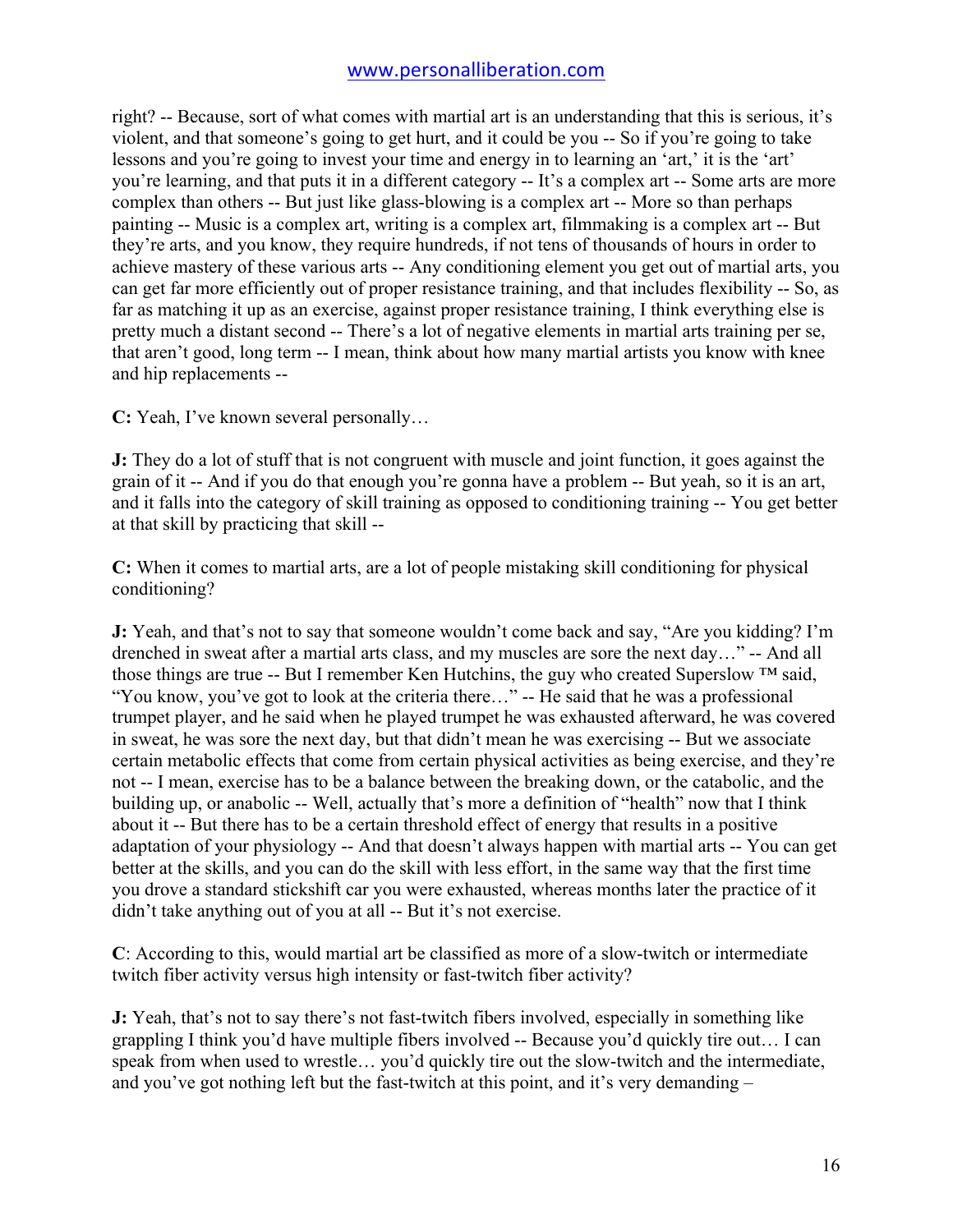But I'd say it's dissipated quite a bit, not any one muscle group is inroaded or weakened to the point where there has been an adaptation which makes that one muscle group stronger, it's spread out amongst all various muscle groups until the weakest link in that chain fatigues out and then usually it's over, right? -- So it's physical, but it's not physical conditioning that necessarily results in a positive adaptation -- If exercise doesn't produce or stimulate the body to produce a positive adaptation, it can't qualify as exercise -- It's a demonstration of existing physical capabilities --

**C:** While I know that obviously there is a certain amount of physicality involved in martial art, would it be correct to say that it is really more about the neural training?

**J:** Yeah, correct -- It's how to do the techniques correctly, how to move -- When you look at it.. I remember when I was studying with Ted (Wong), I'd look at certain things like technique and footwork and think, "Oh that's a piece of cake…" -- And then I'd do it and realize, "No it isn't. I completely screwed that up, that wasn't right" -- And that just comes with practice -- But it didn't result in a positive adaptation of my cardiovascular system -- The drills didn't make me more flexible, didn't increase my muscle strength or muscle size -- So it wasn't a stimulus that rose to the level of being exercise, resulting in the body producing a positive physical adaptation -- It was an inordinate output of energy initially -- It was an over-mobilization of involved muscles that were brought into play -- And the more I practiced, the better I got at not involving certain muscles and draining certain energy supplies that didn't need to be involved, so it didn't take as much out of me -- And I learned how to economize if you will, with my energy, like all martial artists do -- You know, when you're starting out in any martial art, more of the traditional martial arts like Karate or things like that, they'll have you routinely hold a horse-stance for 10- 20 minutes, and your thighs are just burning at that point -- That, to the untrained, can represent an exercise, because your body will make an adaptation -- But after, it economizes and pretty soon you can hold that for 10-20 minutes and you're not feeling anything -- It ceases to be an exercise at that point --

**C:** When I'm explaining this to my students and classes, I use the analogy of working a side kick against a kicking shield -- The beginner, after one minute of kicking and throwing maybe ten kicks, is exhausted, breathing hard -- They're like, "What the hell is happening?" -- But a couple of months down the road they're hitting the shield for three, four, five minutes with a high level of intensity and he's not tired -- And they turn around and say, "See how much my endurance has improved." --

**J:** Yeah... (laughs) ... that's not what's happening -- They're using less energy to do the same thing -- Same thing when you run -- First time you run you're exhausted, sore, and everything else -- And then you do it and your body quickly makes the calculation, then, "Whoa, we threw way too much into that activity the first time we did it. We only needed a quarter of that" -- So pretty soon it only throws a quarter of it at it, and the individual notices that his heart's not beating as hard, pulse rates down, and they think there's been a huge adaptation -- Well, there hasn't -- It's just the body has throttled back on what it's thrown into the activity because it's recognized it didn't need to throw that much in --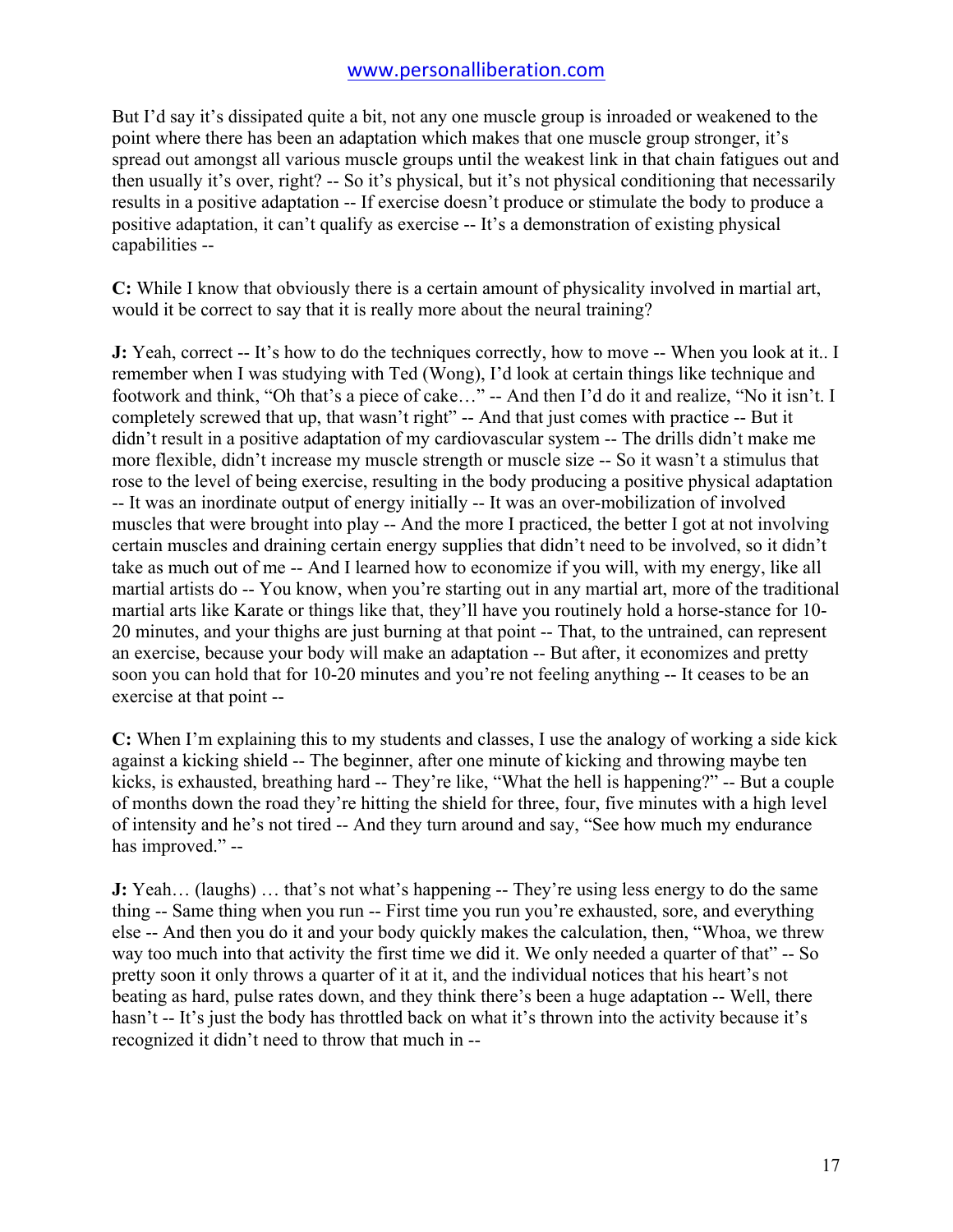**C:** The face of fitness is changing, albeit slowly -- It seems to me that in the same way the Bruce Lee thumbed his nose at tradition and "hacked away the non-essentials" when it came to martial art, you have done the same thing with regards to strength and fitness training -- Getting it down to exactly what is necessary, and again, achieving the maximum with the minimum --

**J:** Well it's a flattering compliment -- But I think, truthfully, like you, I grew up very influenced by that philosophy of Bruce's and trying to find the essentials -- And if it wasn't essential, then it couldn't be that important, by definition, and then it's a question of rather than seeing how much we can tolerate in terms of exercise, let's rather see how little is precisely required -- And a lot of people have trouble with that nexus, but the thing is why would you spend one second more on something than you need to? That to me is just a waste of your time, and as Bruce also said, "If you love life, don't waste time for time is what life is made up of" --

**C:** Thanks again for taking the time to chat.

**J:** You're welcome.